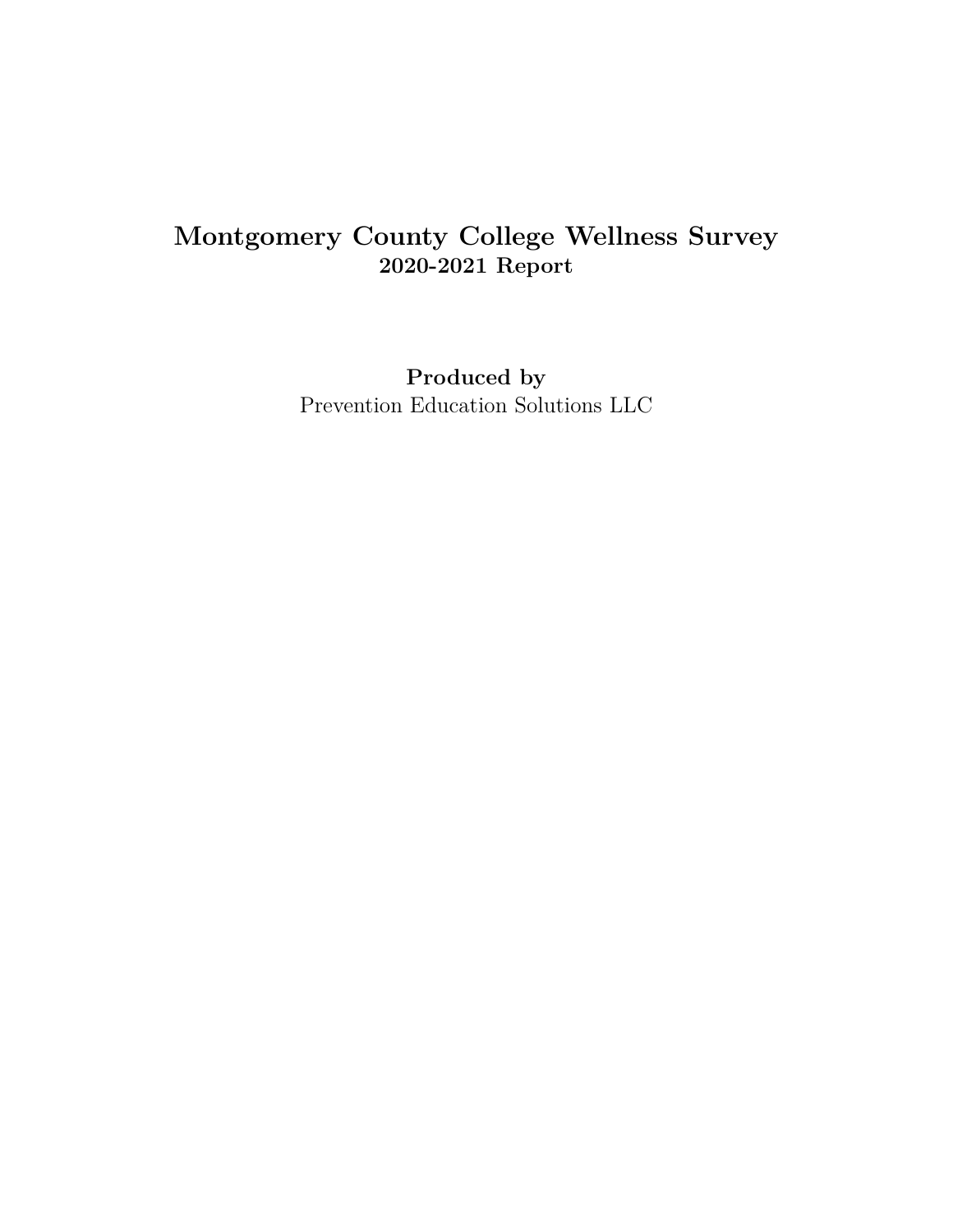<span id="page-1-0"></span>

|   | Contents |                                                                                                                         | 1              |
|---|----------|-------------------------------------------------------------------------------------------------------------------------|----------------|
| 1 |          | Introduction                                                                                                            | $\bf{2}$       |
| 2 |          | Data Summary                                                                                                            | $\bf{2}$       |
|   | 2.1      | Description of the data set $\dots \dots \dots \dots \dots \dots \dots \dots \dots \dots \dots \dots \dots \dots \dots$ | $\overline{2}$ |
| 3 |          | <b>Exploratory Data Analysis</b>                                                                                        | $\mathbf 2$    |
|   | 3.1      |                                                                                                                         | 2              |
|   | 3.2      |                                                                                                                         | 3              |
| 4 |          | Actual use versus perceived use                                                                                         | 4              |
|   | 4.1      |                                                                                                                         | $\overline{5}$ |
|   | 4.2      |                                                                                                                         | 6              |
|   | 4.3      |                                                                                                                         | 7              |
|   | 4.4      |                                                                                                                         | 9              |
| 5 |          | Comparing substance use across different substances                                                                     | 10             |
|   | 5.1      |                                                                                                                         | 10             |
|   | 5.2      |                                                                                                                         | 10             |
| 6 |          | <b>Student Athlete Drug Usage</b>                                                                                       | 11             |
| 7 |          | Opioid pipeline                                                                                                         | 13             |
| 8 |          | Prevention, Resources, and Support                                                                                      | 13             |
| 9 |          | Mental Health                                                                                                           | 17             |
|   | 9.1      |                                                                                                                         | 26             |
|   | 9.2      |                                                                                                                         | 35             |
|   | 9.3      |                                                                                                                         | 36             |
|   | 9.4      |                                                                                                                         | 37             |
|   | 9.5      |                                                                                                                         | 37             |
|   | 9.6      |                                                                                                                         | 37             |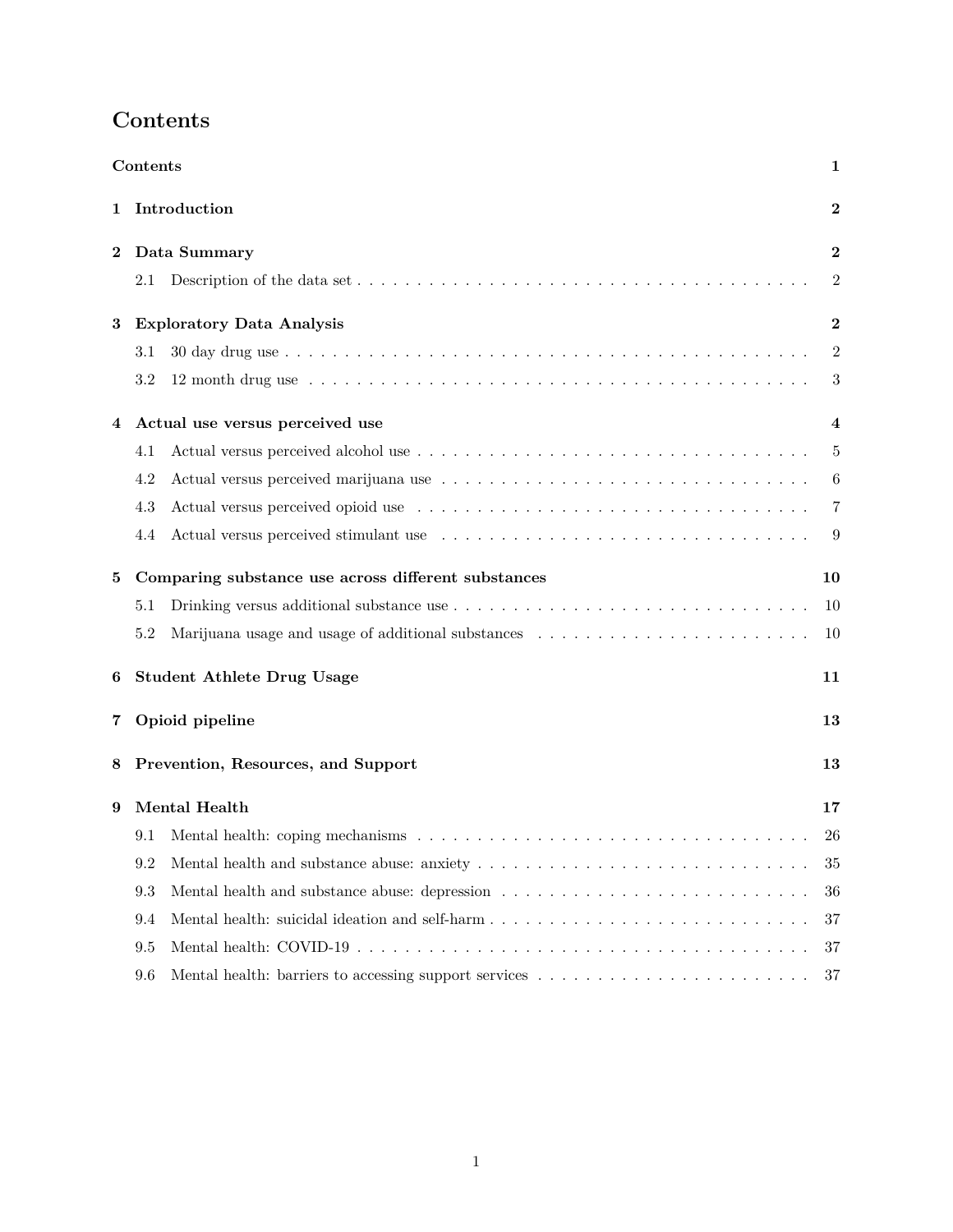# <span id="page-2-0"></span>**1 Introduction**

Data summaries and visualizations created based on data from a survey of college students in Montgomery County.

## <span id="page-2-1"></span>**2 Data Summary**

### <span id="page-2-2"></span>**2.1 Description of the data set**

|                                                                                                                                | <b>Overall</b><br>$(n=116)$ |
|--------------------------------------------------------------------------------------------------------------------------------|-----------------------------|
| Gender                                                                                                                         |                             |
| Female                                                                                                                         | 82 (70.7%)                  |
| Male                                                                                                                           | 32 (27.6%)                  |
| Transgender man/ Transman                                                                                                      | 2(1.7%)                     |
| <b>College</b>                                                                                                                 |                             |
| <b>Arcadia University</b>                                                                                                      | $7(6.0\%)$                  |
| <b>Bryn Athyn College</b>                                                                                                      | $1(0.9\%)$                  |
| <b>Bryn Mawr College</b>                                                                                                       | 13 (11.2%)                  |
| <b>Gwynedd Mercy University</b>                                                                                                | 9(7.8%)                     |
| Harcum                                                                                                                         | 59 (50.9%)                  |
| <b>Haverford College</b>                                                                                                       | 11 (9.5%)                   |
| <b>Manor College</b>                                                                                                           | 5(4.3%)                     |
| Penn State Abington                                                                                                            | 4(3.4%)                     |
| <b>Rosemont College</b>                                                                                                        | 5(4.3%)                     |
| <b>Ursinus</b>                                                                                                                 | 2(1.7%)                     |
| Age                                                                                                                            |                             |
| Mean (SD)                                                                                                                      | 22.6 (10.7)                 |
| Median [Min, Max]                                                                                                              | 23.0 [0.00, 60.0]           |
| Race                                                                                                                           |                             |
| American Indian or Alaska Native                                                                                               | 5(4.3%)                     |
| Asian Indian                                                                                                                   | 2(1.7%)                     |
| <b>Black or African American</b>                                                                                               | 20 (17.2%)                  |
| <b>Chinese</b>                                                                                                                 | 3(2.6%)                     |
| Filipino                                                                                                                       | 2(1.7%)                     |
| Korean                                                                                                                         | $1(0.9\%)$                  |
| Native Hawaiian                                                                                                                | $1(0.9\%)$                  |
| Prefer not to answer                                                                                                           | 4(3.4%)                     |
| Vietnamese                                                                                                                     | 2(1.7%)                     |
| White                                                                                                                          | 76 (65.5%)                  |
| <b>Ethnicity</b>                                                                                                               |                             |
| No, not of Hispanic, Latino/Latina/Latinx, or Spanish origin                                                                   | 84 (72.4%)                  |
| Yes, another Hispanic, Latino/Latina/Latinx, or Spanish origin (ex. Argentinean, Columbian, Dominican, Nicaraguan, Salvadoran) | 9(7.8%)                     |
| Yes, Cuban                                                                                                                     | 2(1.7%)                     |
| Yes, Mexican, Mexxian American, Chicano, Other                                                                                 | 15 (12.9%)                  |
| Yes, Puerto Rican                                                                                                              | 6(5.2%)                     |

# <span id="page-2-3"></span>**3 Exploratory Data Analysis**

### <span id="page-2-4"></span>**3.1 30 day drug use**

An in-depth look at the percentage of students using drugs over the past 30 days.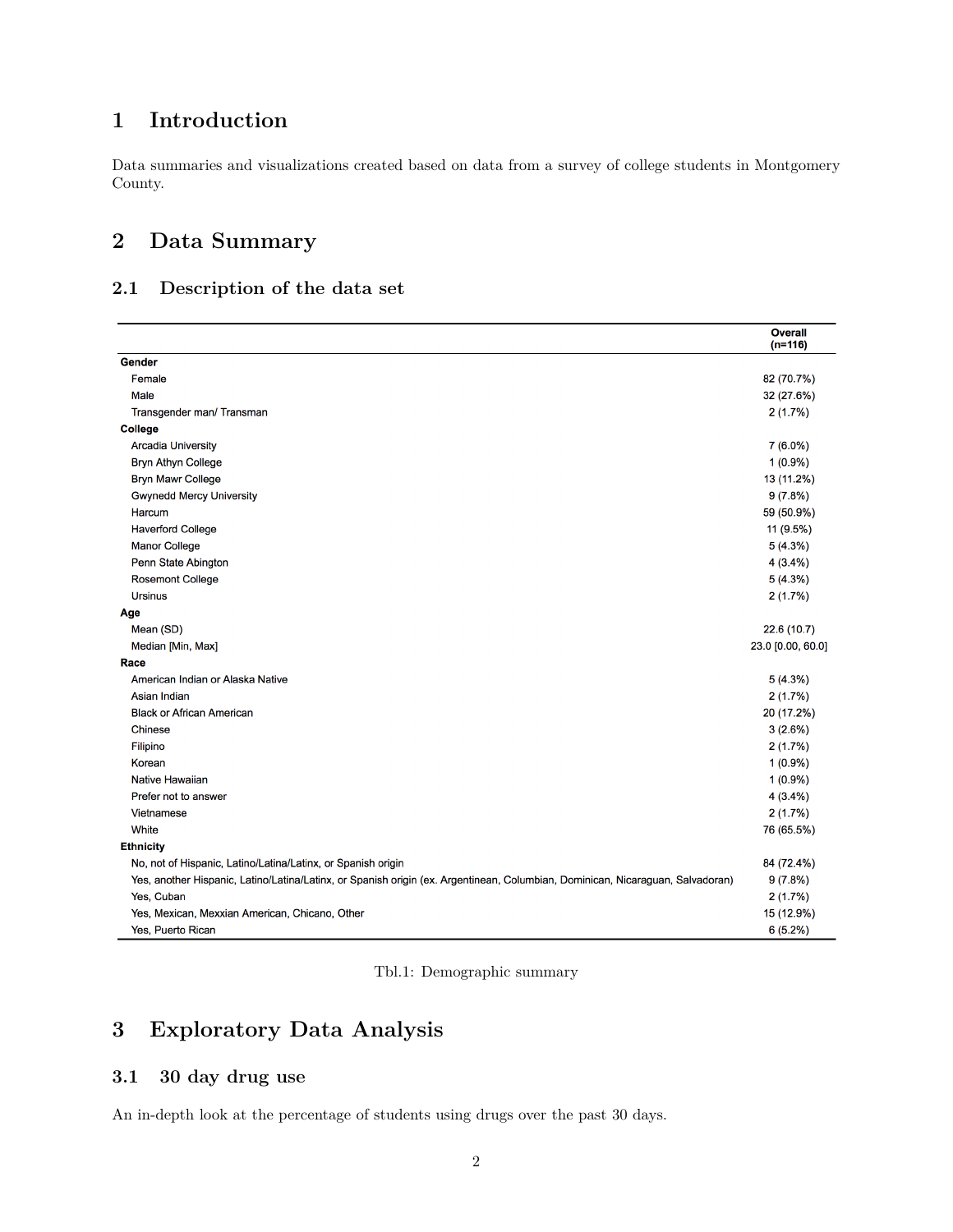|                          | percentage |
|--------------------------|------------|
| Alcohol                  | 56.3       |
| Marijuana                | 19.3       |
| Opioids                  | 1.7        |
| Nicotine                 | 21.8       |
| Benzodiazepines          | 0.0        |
| Ecstasy                  | 0.0        |
| Stimulants               | 1.7        |
| Amphetamines             | 0.0        |
| Methamphetamine          | 0.8        |
| $\operatorname{Cocaine}$ | 2.5        |
| $_{\rm LSD}$             | 0.0        |
| Hallucinogens            | 0.0        |
| OTC medication           | 3.4        |
|                          |            |



### <span id="page-3-0"></span>**3.2 12 month drug use**

An in-depth look at the percentage of students who have used different drugs over the past 12 months.

|                 | percentage |
|-----------------|------------|
| Alcohol         | 68.1       |
| Marijuana       | 25.2       |
| Opioids         | 5.0        |
| Nicotine        | 30.3       |
| Benzodiazepines | 0.0        |
| Ecstasy         | 0.0        |
| Stimulants      | 2.5        |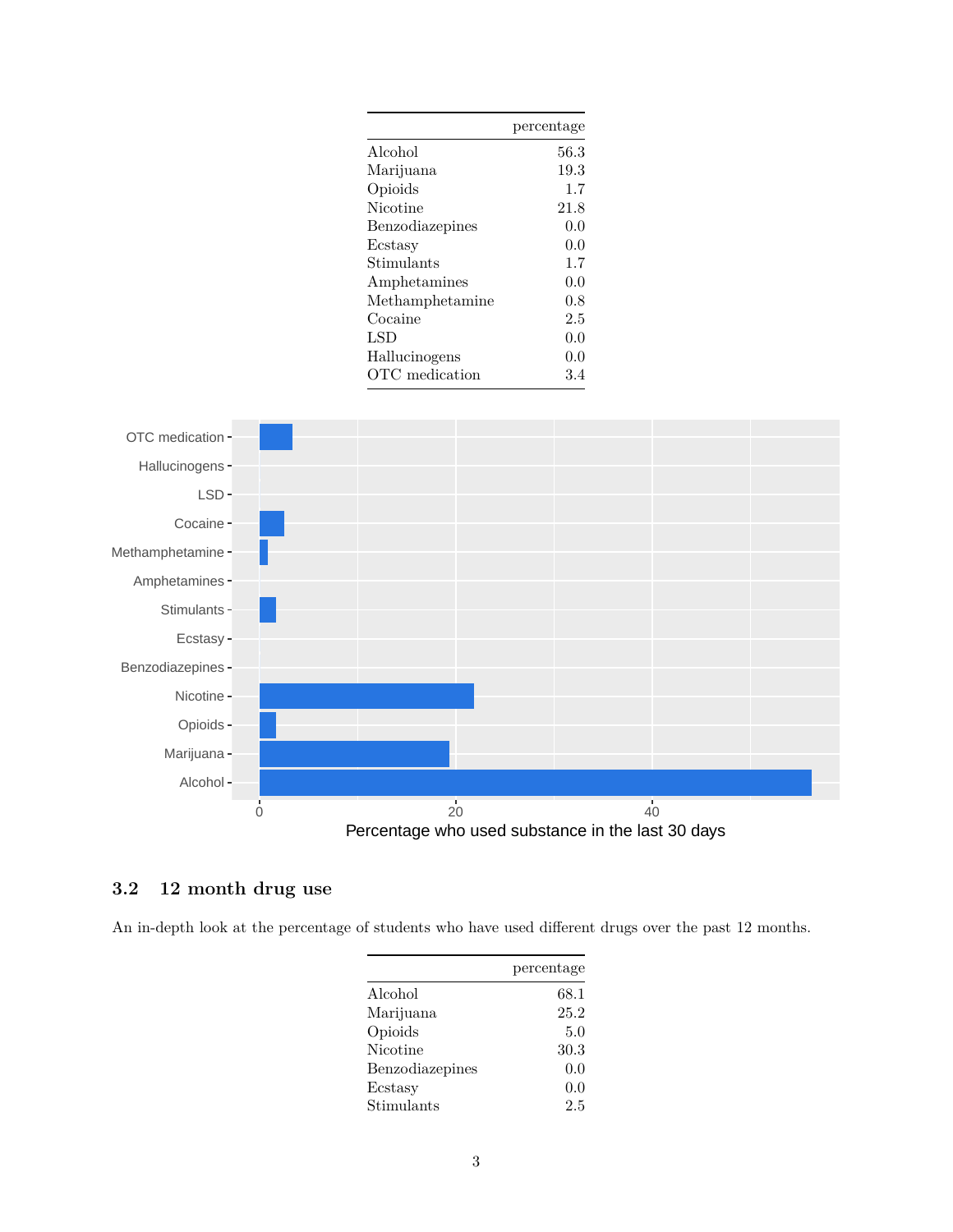|                          | percentage |
|--------------------------|------------|
| Amphetamines             | 0.0        |
| Methamphetamine          | 3.4        |
| $\operatorname{Cocaine}$ | 3.4        |
| LSD                      | 0.0        |
| Hallucinogens            | 0.0        |
| OTC medication           | 4.2        |



# <span id="page-4-0"></span>**4 Actual use versus perceived use**

|                                                                         | Alcohol   | Marijuana | Opioids | Stimulants |
|-------------------------------------------------------------------------|-----------|-----------|---------|------------|
| Percentage who<br>used in the last 30<br>days                           | 56.3%     | 19.3%     | 1.7%    | 1.7%       |
| Percentage who<br>think peers use at<br>least once a month              | 74.8      | 59.7      | 31.4    | 38.1       |
| Percentage who<br>used more than 3 of<br>the last 30 days               | $37.3\%*$ | $10.1\%$  | $7.6\%$ | $\ddot{?}$ |
| Percentage who<br>think peers use<br>more than 3 of the<br>last 30 days | 39%**     | 50%       | 12.7%   | 22%        |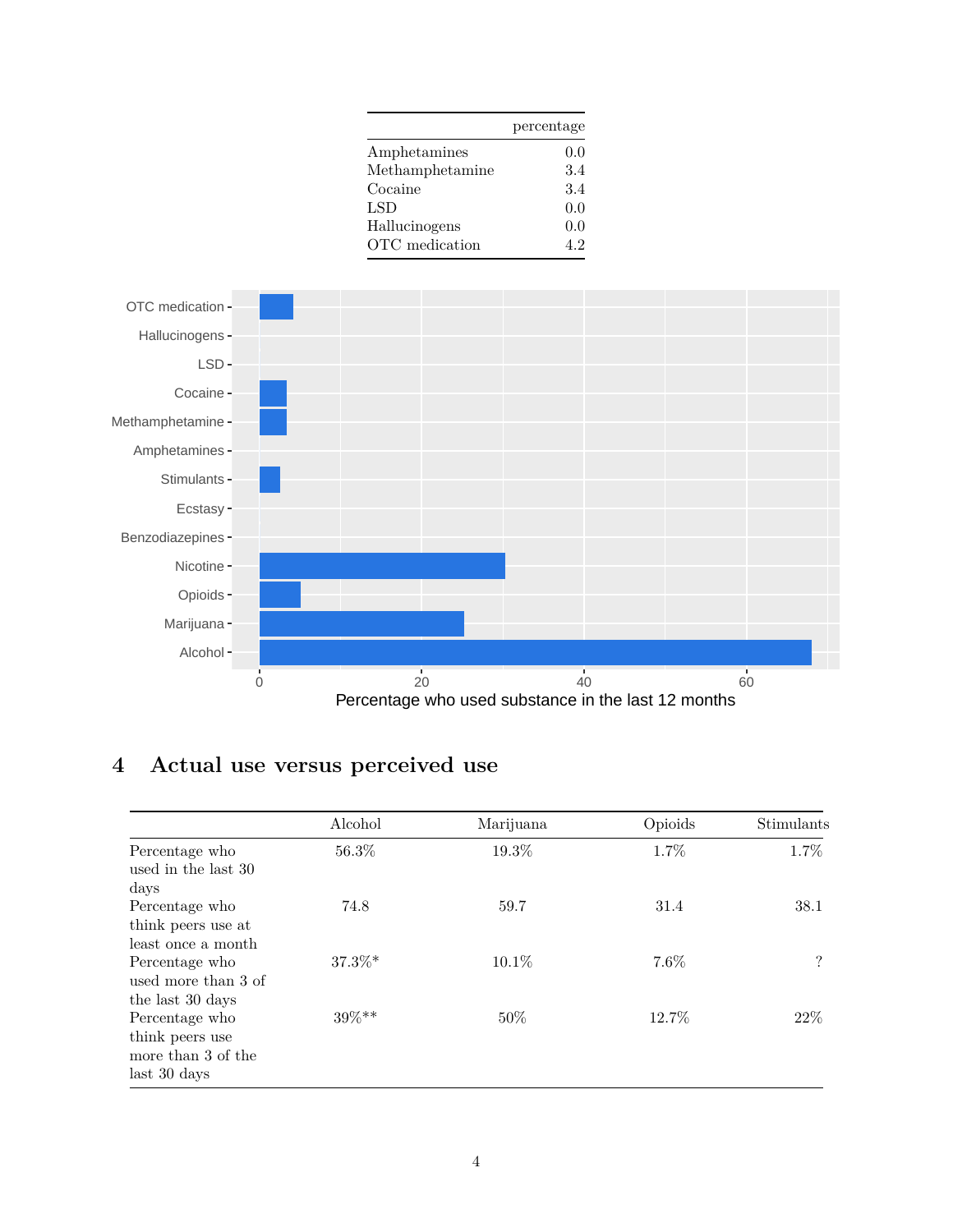Comparison of Reported Versus Perceived Drug Use \*question asked specifically about being drunk, not having 1 drink \*\*question asked specifically about having more than 4 drinks in a day

#### <span id="page-5-0"></span>**4.1 Actual versus perceived alcohol use**

74.8 percent of survey participants believed that their peers drank alcohol in the past 30 days

Yet only 56.3 percent of survey participants report drinking alcohol in the past 30 days.



Percent of Respondents Who Used Versus Who Believed Others Used Alcohol

Now, we look at the percentage of respondents who drank excessively at a certain frequency in the past month, and the percentage of respondents who believed students drank excessively at a certain frequency over the past month.

| Frequency        |      | Actual Perceived |
|------------------|------|------------------|
| $0 \text{ days}$ | 42.9 | 20.2             |
| $2 \;{\rm days}$ | 19.3 | 22.7             |
| 3 to 5 days      | 15.1 | 23.5             |
| 6 to 9 days      | 1.7  | 11.8             |
| 10 or more days  | 1.7  | 3.4              |
| NA               | 19.3 | 0.8              |
| $1 \mathrm{day}$ | ΝA   | 17.6             |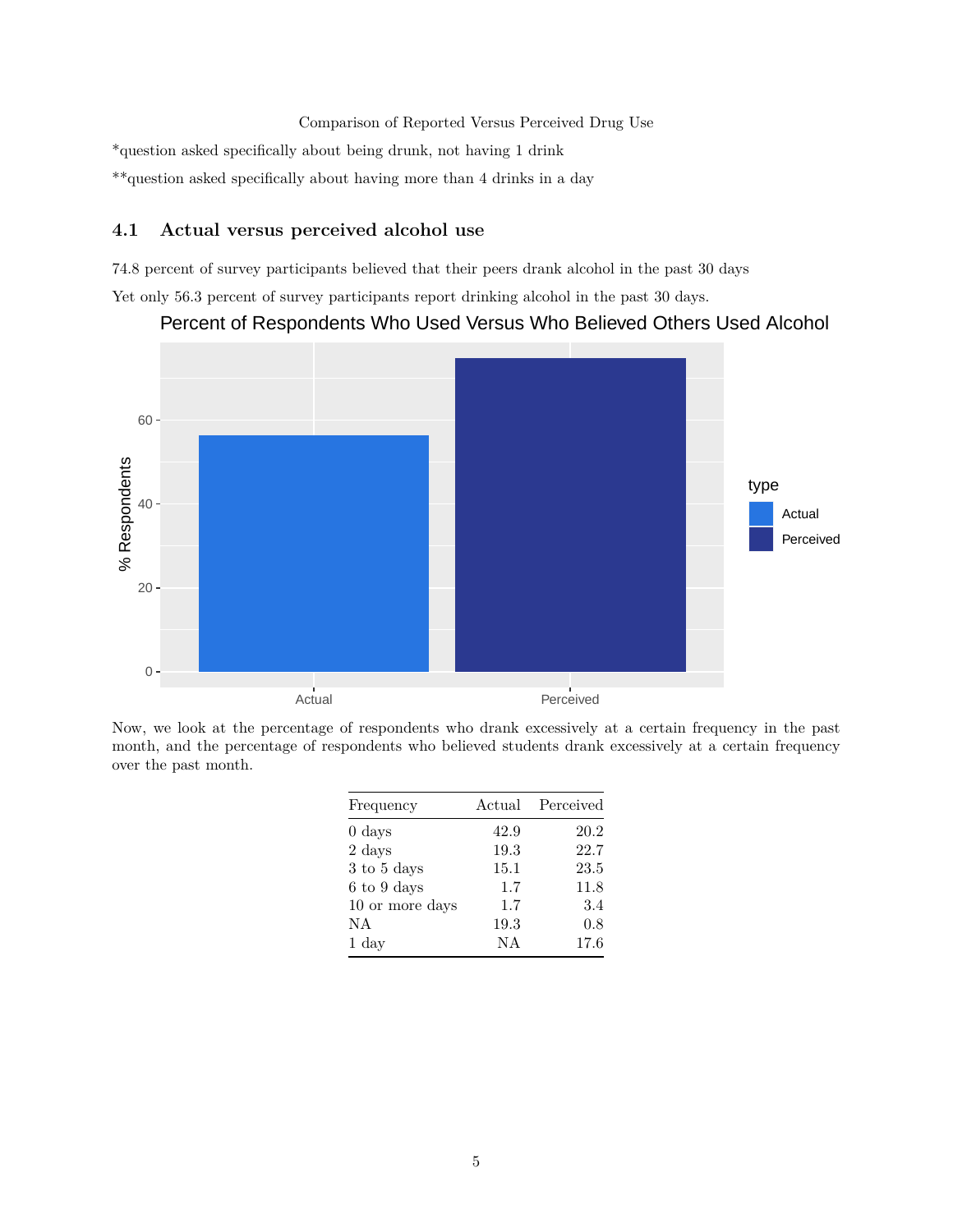

### Actual and Perceived Frequency of Excessive Alcohol Use Over 30 Days

### <span id="page-6-0"></span>**4.2 Actual versus perceived marijuana use**

59.7 percent of survey participants believed that their peers used marijuana in the past 30 days

Yet only 19.3 percent of survey participants report using marijuana in the past 30 days.



### Percent of Respondents Who Used Versus Who Believed Peers Used Marijuana

Now, we look at the percentage of respondents who used marijuana at a certain frequency in the past month, and the percentage of respondents who believed students used marijuana at a certain frequency over the past month.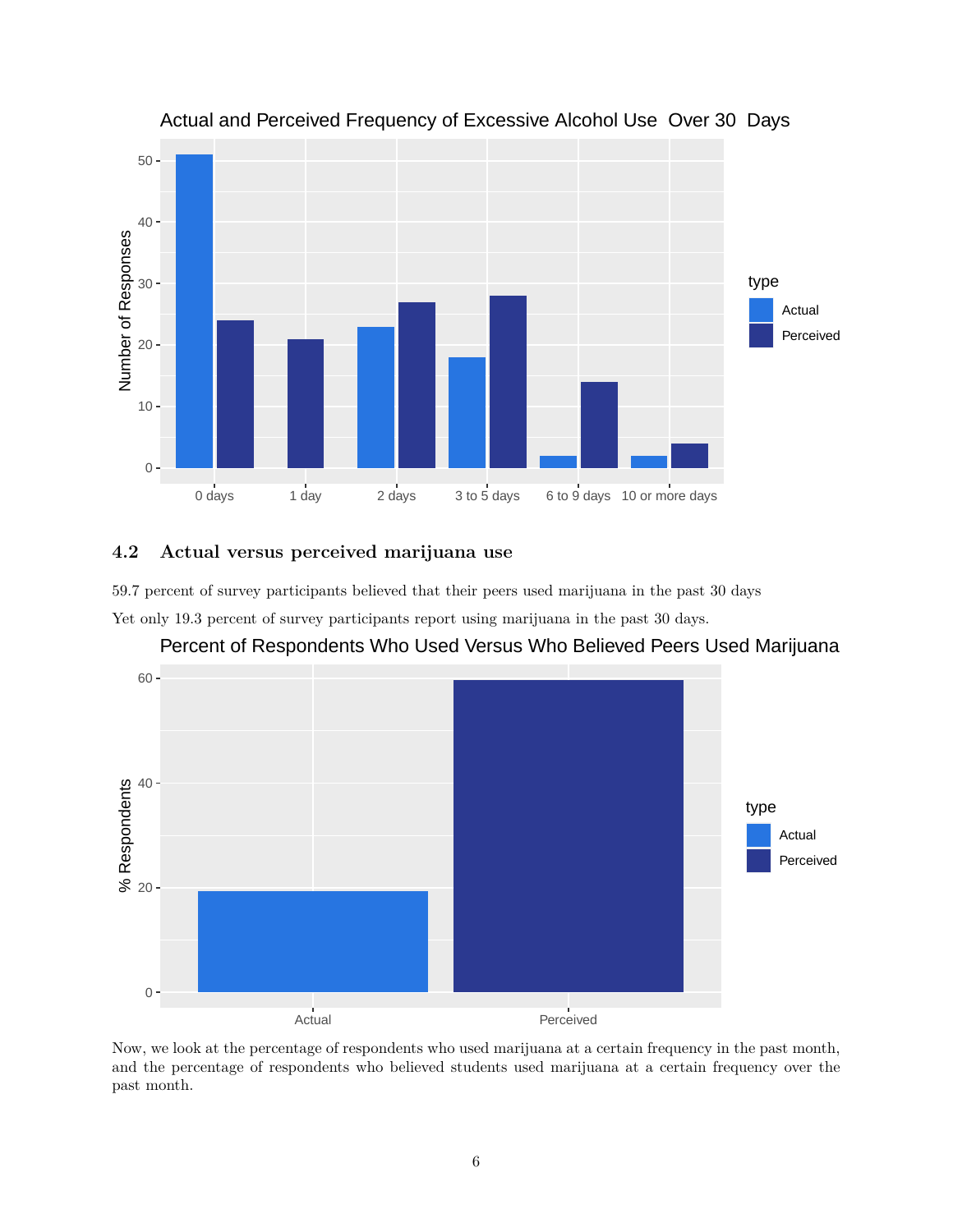| Frequency        |      | Actual Perceived |
|------------------|------|------------------|
| $0 \text{ days}$ | 70.6 | 26.9             |
| $1 \mathrm{day}$ | 5.9  | 9.2              |
| $2 \;{\rm days}$ | 13.4 | 13.4             |
| 3 to 5 days      | 5.0  | 16.8             |
| 10 or more days  | 5.0  | 20.2             |
| 6 to 9 days      | NA   | 12.6             |
| NA               | NA   | 0.8              |





### <span id="page-7-0"></span>**4.3 Actual versus perceived opioid use**

31 percent of survey participants believed that their peers used opioids in the past 30 days Yet only 1.7 percent of survey participants report using opioids in the past 30 days.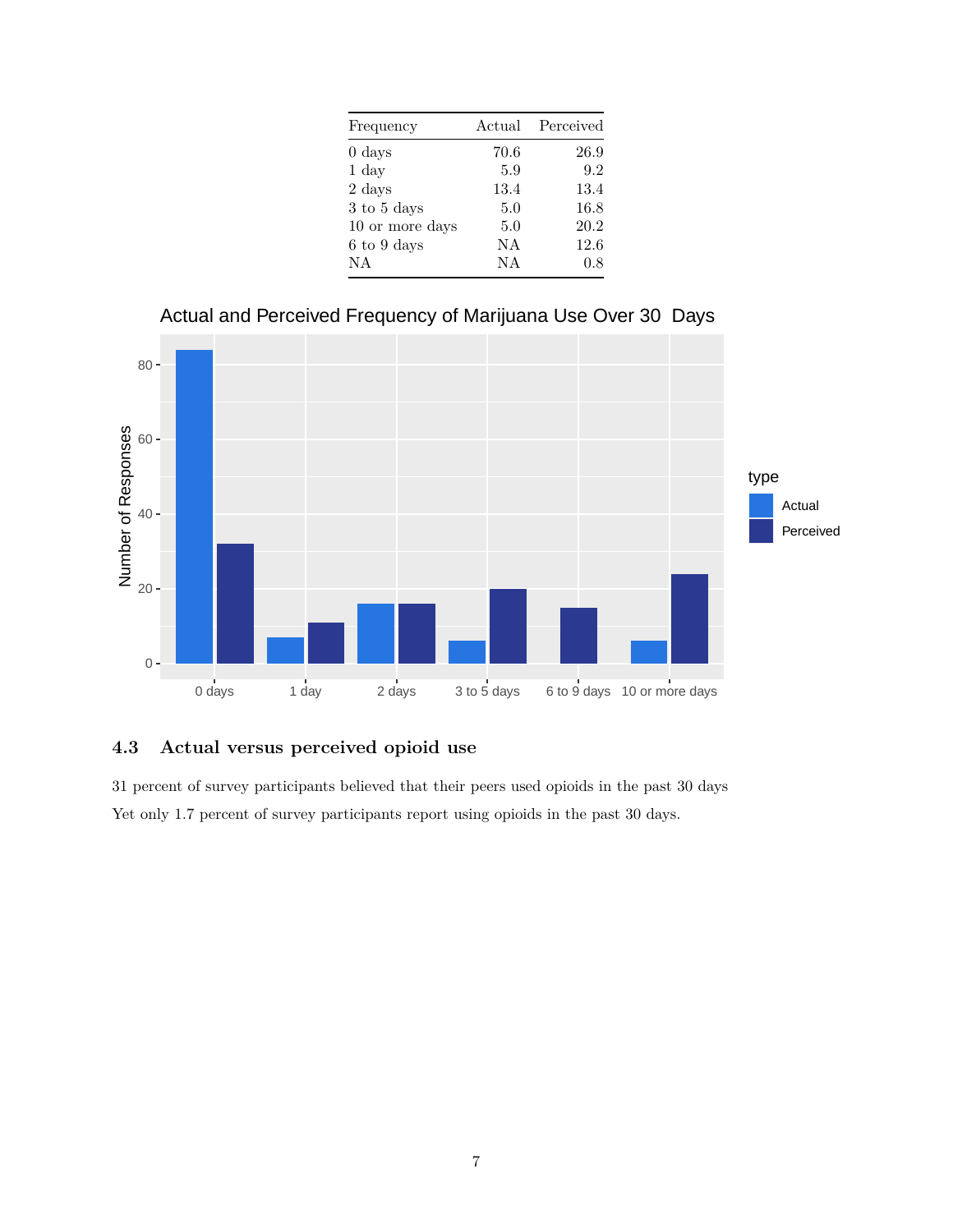

Percent of Respondents Who Used Versus Who Believed Peers Used Opiods

Now, we look at the percentage of respondents who used opioids at a certain frequency in the past month, and the percentage of respondents who believed students used opioids at a certain frequency over the past month.

| Frequency        |      | Actual Perceived |
|------------------|------|------------------|
| $0 \text{ days}$ | 81.5 | 52.1             |
| $1 \mathrm{day}$ | 6.7  | 21.0             |
| 2 days           | 4.2  | 13.4             |
| 3 to 5 days      | 6.7  | 10.1             |
| 6 to 9 days      | 0.8  | 1.7              |
| 10 or more days  | NА   | 0.8              |
| NA               | ΝA   | 0.8              |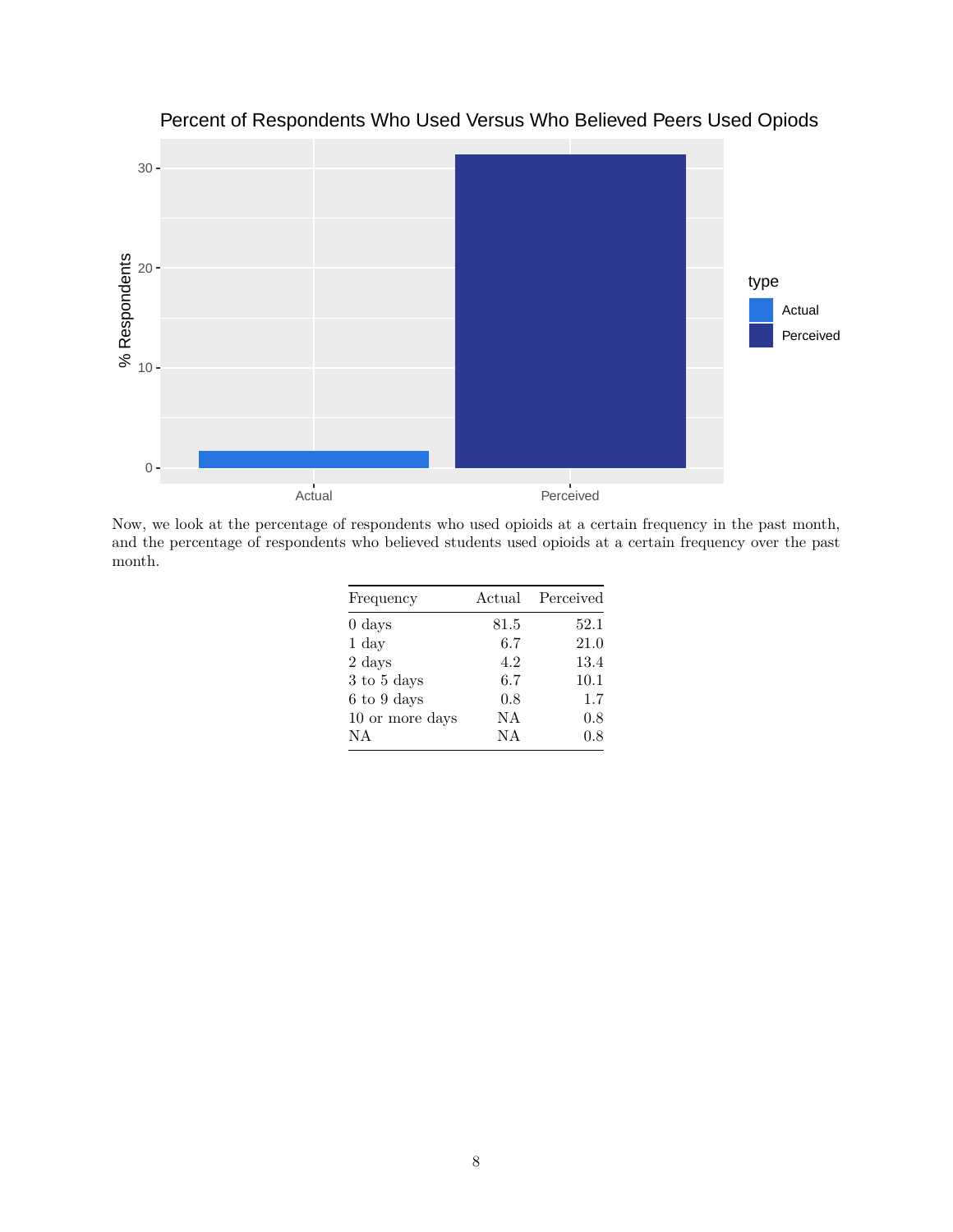

### Actual and Perceived Frequency of Opioid Use Over 30 Days

### <span id="page-9-0"></span>**4.4 Actual versus perceived stimulant use**

38 percent of survey participants believed that their peers used stimulants in the past 30 days

Yet only 1.7 percent of survey participants report using stimulants in the past 30 days.



Percent of Respondents Who Used Versus Who Believed Peers Used Stimulants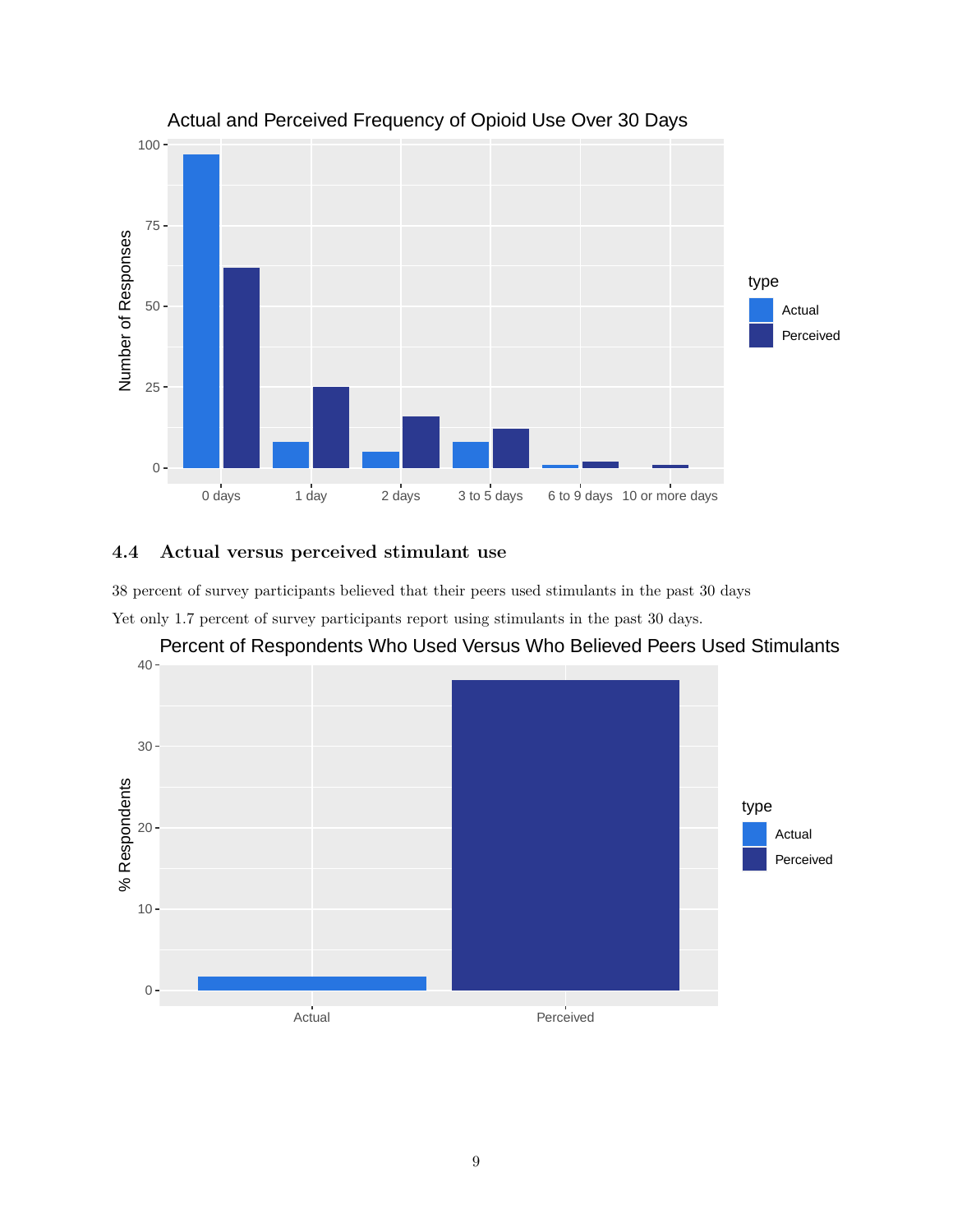# <span id="page-10-0"></span>**5 Comparing substance use across different substances**

#### <span id="page-10-1"></span>**5.1 Drinking versus additional substance use**

We now look at substance use for those who report high risk drinking behavior (being drunk 3 or more of the last 30 days) versus for those who report lower risk drinking behavior and those who do not drink.

We define a "heavy drinker" as someone who reported being drunk at least 3 of the past 30 days, a "casual" drinker" as someone who reported drinking but reported being drunk less than 3 of the past 30 days, and a "non-drinker" as someone who did not report drinking at all over the past 30 days.

|                | Type of Drinker % using Marijuana % using Nicotine % using Opioids % using Stimulants |      |       |     |
|----------------|---------------------------------------------------------------------------------------|------|-------|-----|
| non-drinker    | 20.5                                                                                  | 27.3 | -2.3  | 2.3 |
| casual drinker | 7.5                                                                                   | 13.2 | 1.9   | 0.0 |
| heavy drinker  | 45.5                                                                                  | 31.8 | (0.0) | 4.5 |



#### <span id="page-10-2"></span>**5.2 Marijuana usage and usage of additional substances**

For those who report using more marijuana (smoking over 3-5 days in past 30 days) what is their other substance use?

We define a "heavy smoker" as someone who used marijuana at least 3 of the past 30 days, a "casual smoker" as someone who used marijuana only 1 or 2 of the past 30 days, and a "non-smoker" as someone who did not report using marijuana over the past 30 days.

|               |      |      |     | Type of Smoker % using Alcohol % using Nicotine % using Opioids % using Stimulants |
|---------------|------|------|-----|------------------------------------------------------------------------------------|
| non-smoker    | 60.2 | 17.2 | 2.2 |                                                                                    |
| casual smoker | 28.6 | 28.6 | 0.0 | $0.0\,$                                                                            |
| heavy smoker  | 58.3 | 50.0 | 0.0 | 8.3                                                                                |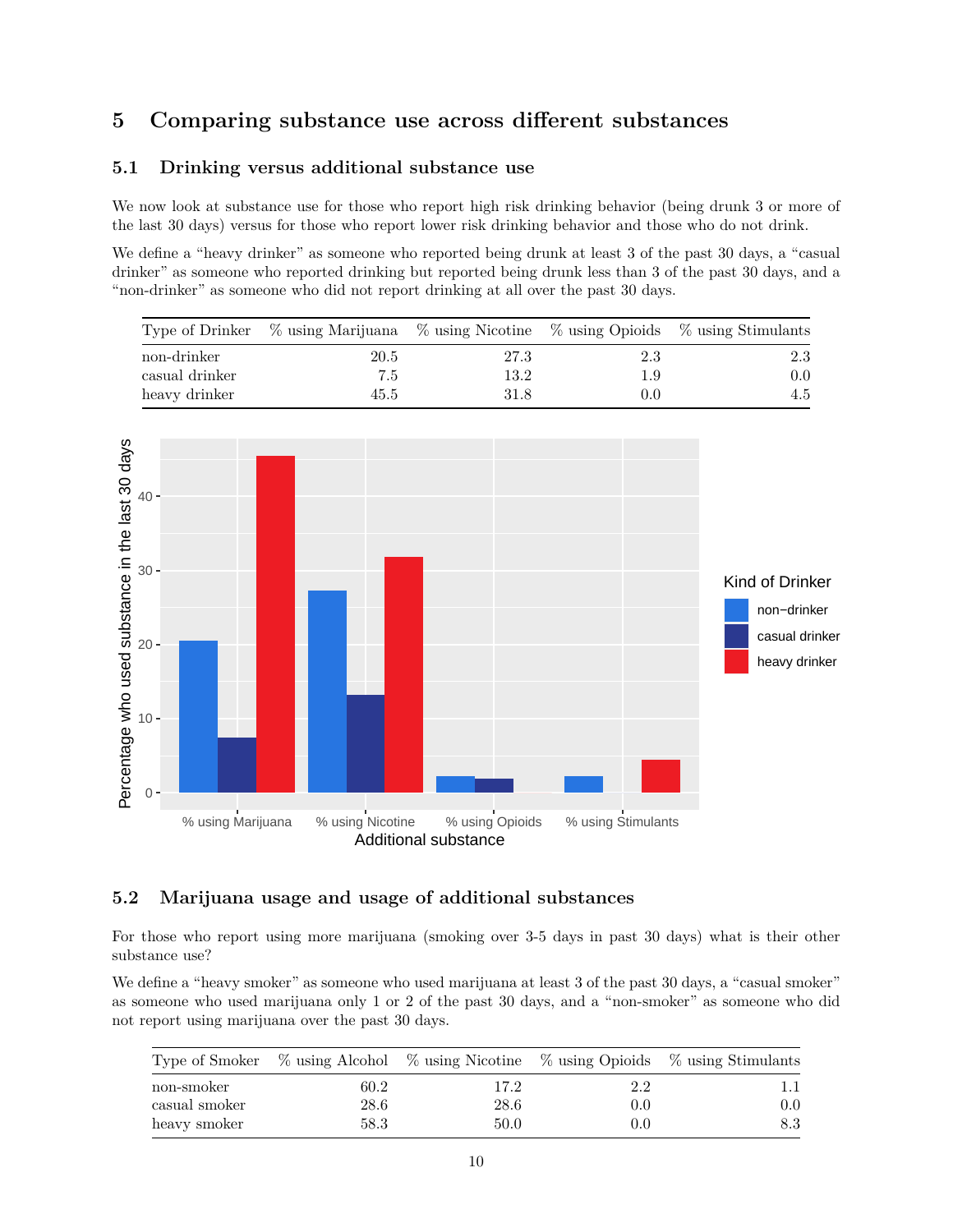

# <span id="page-11-0"></span>**6 Student Athlete Drug Usage**

Here, we look at drug use by student athletes and non-athletes over the past 30 days.

|          |      | Student Athlete % using Alcohol % using Marijuana % using Nicotine % using Opioids % using Stimulants |      |     |         |
|----------|------|-------------------------------------------------------------------------------------------------------|------|-----|---------|
| $\rm No$ | 60.5 | l8.6                                                                                                  | 14.U |     | $0.0\,$ |
| Yes      | 45.5 | 21.2                                                                                                  | 42.4 | 3.0 |         |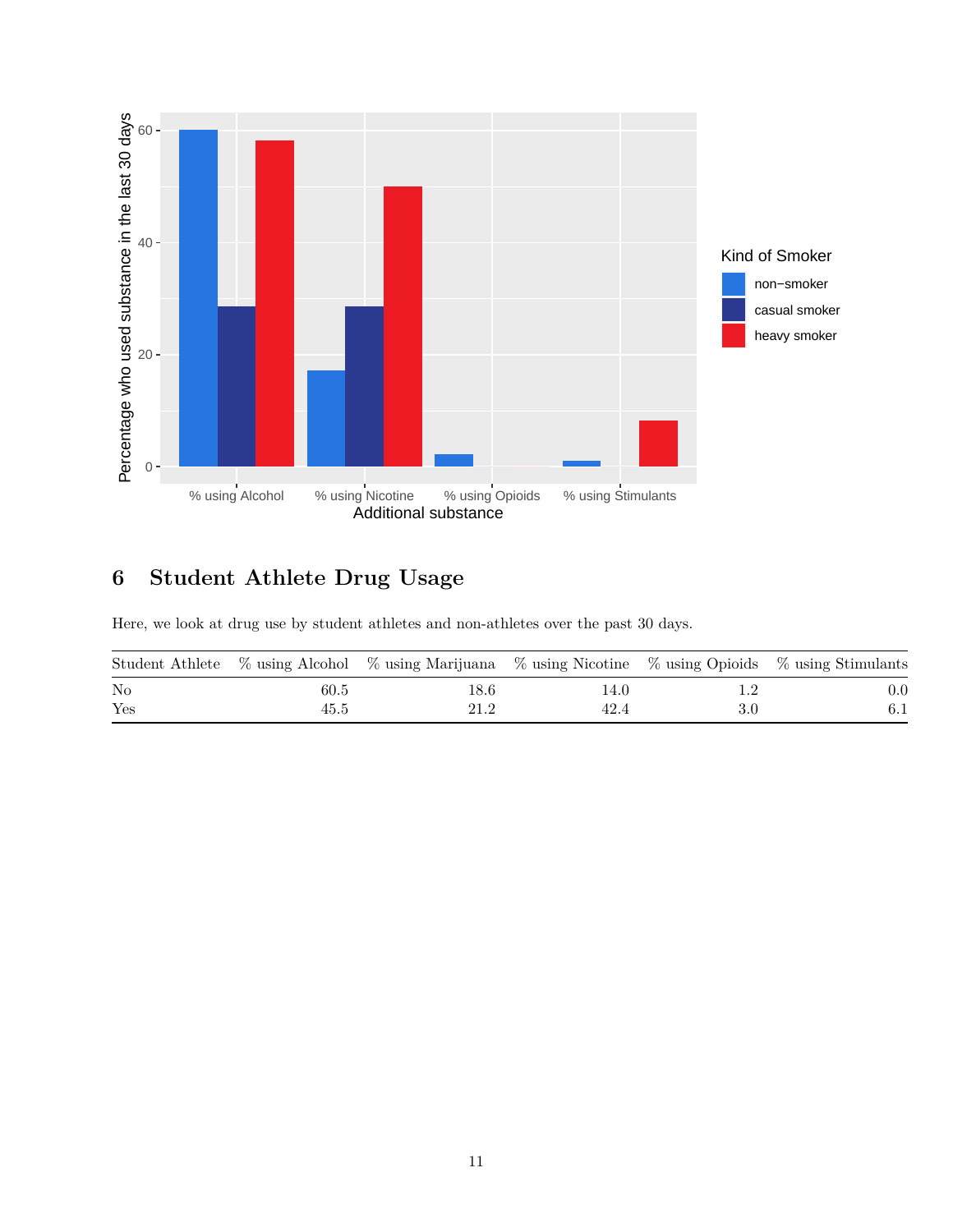

And we can also look at drug use by student athletes and non-athletes over the past 12 months.

|     |      | Student Athlete % using Alcohol % using Marijuana % using Nicotine % using Opioids % using Stimulants |      |     |         |
|-----|------|-------------------------------------------------------------------------------------------------------|------|-----|---------|
| No  | 72.1 | 23.3                                                                                                  | 19.8 | 2.3 | $0.0\,$ |
| Yes | 57.6 | 30.3                                                                                                  | 57.6 |     |         |

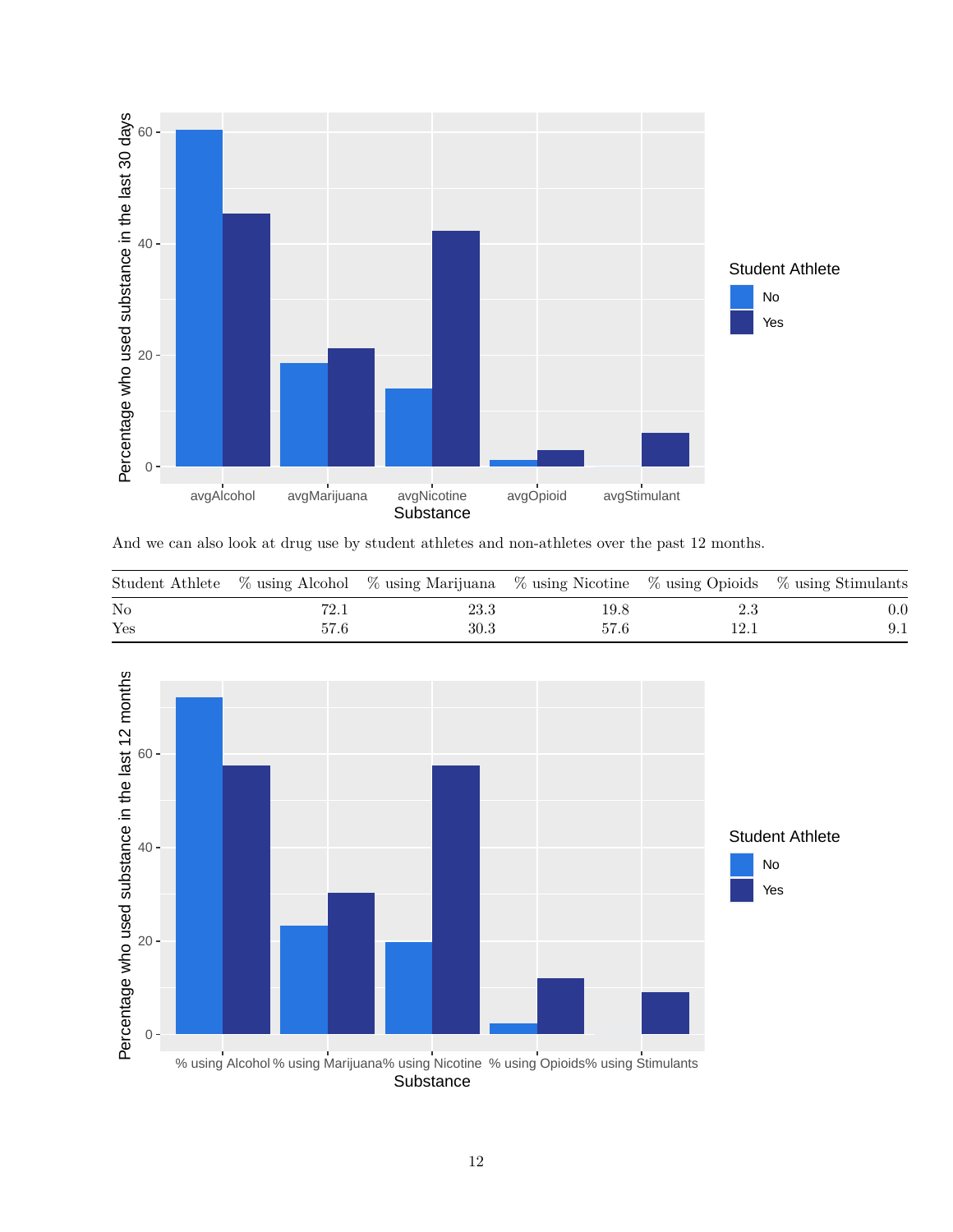# <span id="page-13-0"></span>**7 Opioid pipeline**

- 1.7% of survey respondents reported using an opioid in the past 30 days
- 4.2% of survey respondents reported using an opioid in the past 12 months
	- **–** 2.5% reported prescription opioids
	- **–** 1.7% reported heroin
- 46% of survey respondents reported being prescribed an opioid in their lifetime (57 out of 121 respondents)
	- **–** 82.5% of survey respondents reported filling their prescription for opioids (47 out of 57 respondents)
	- **–** 87.2% of survey respondents reported taking the opioid medication prescribed (41 out of 47 respondents)

## <span id="page-13-1"></span>**8 Prevention, Resources, and Support**

In this next section, we show student responses to the following questions:

(A) My school is making an effort to address alcohol marijuana stimulant opioid and other drug use.



(B) My school provides students with a non-disciplinary, non-judgmental option to seek help with alcohol and other drug use.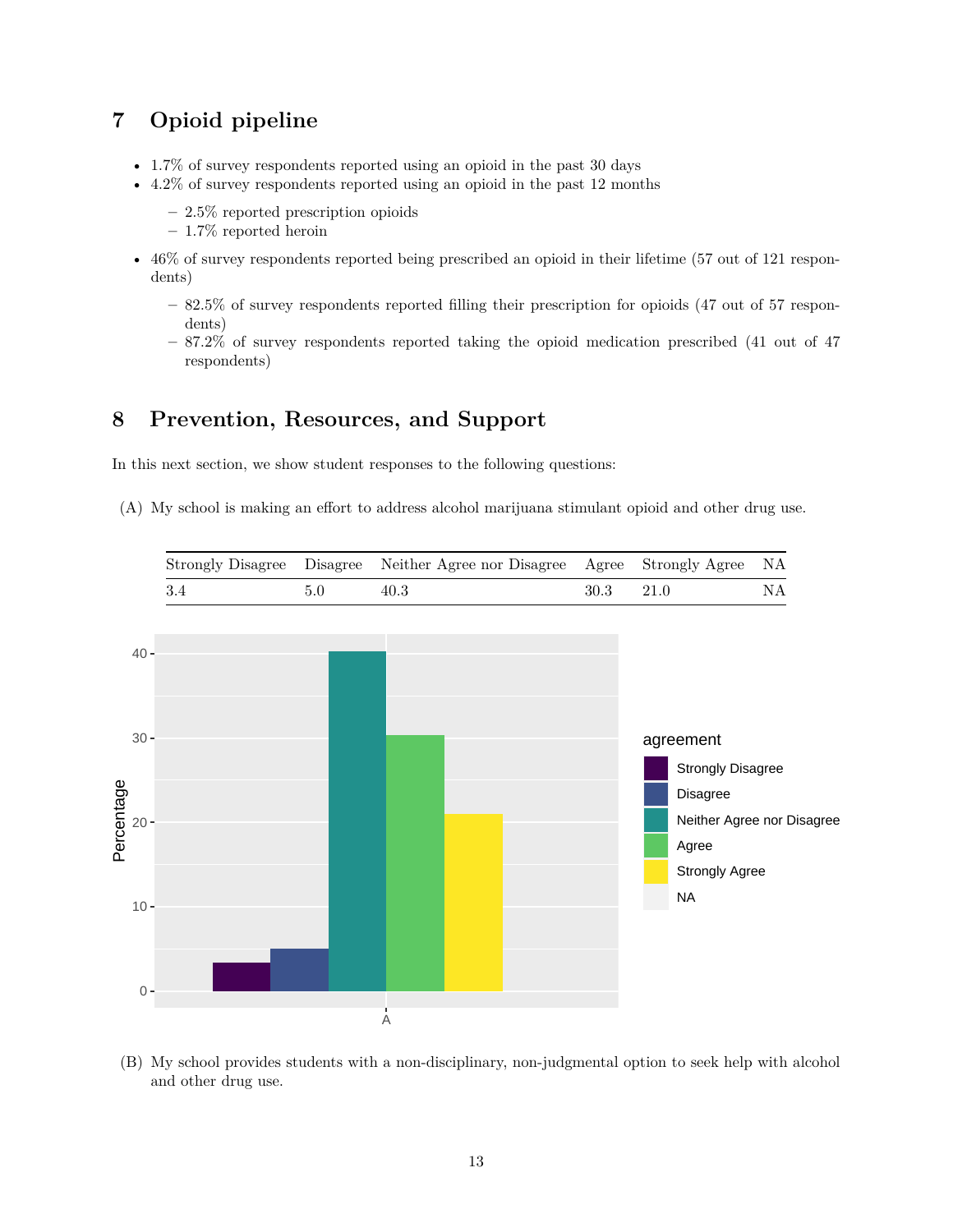

(C) The students and staff at my college/university should be concerned about risks relating to alcohol use by the student body

|     |               | Strongly Disagree Disagree Neither Agree nor Disagree Agree Strongly Agree NA |      |        |    |
|-----|---------------|-------------------------------------------------------------------------------|------|--------|----|
| 5.0 | $5.0^{\circ}$ | -37.8                                                                         | 32.8 | - 19.3 | NΑ |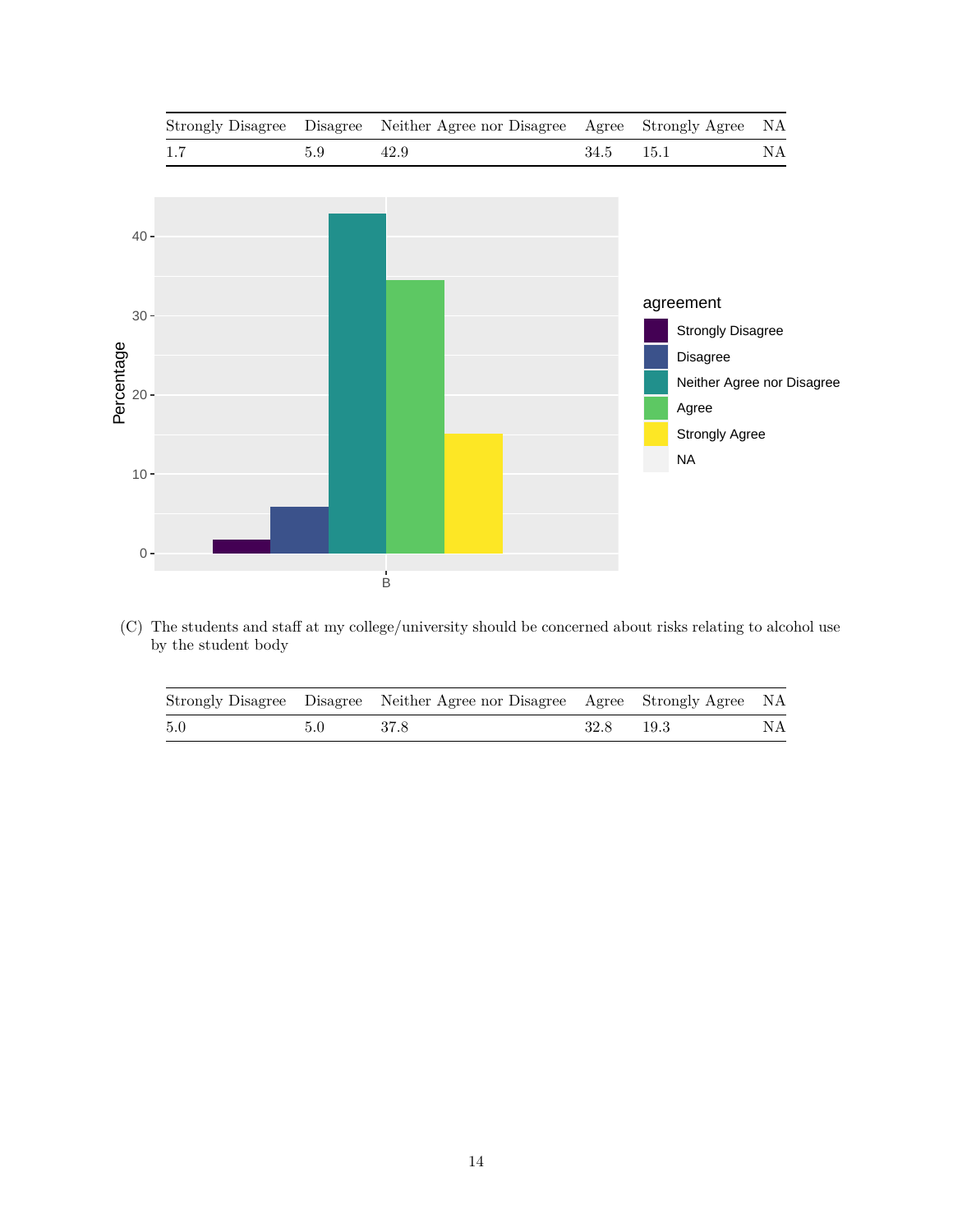

(D) The students and staff at my college/university should be concerned about risks relating to marijuana use by the student body.



(E) The students and staff at my college/university should be concerned about risks relating to stimulant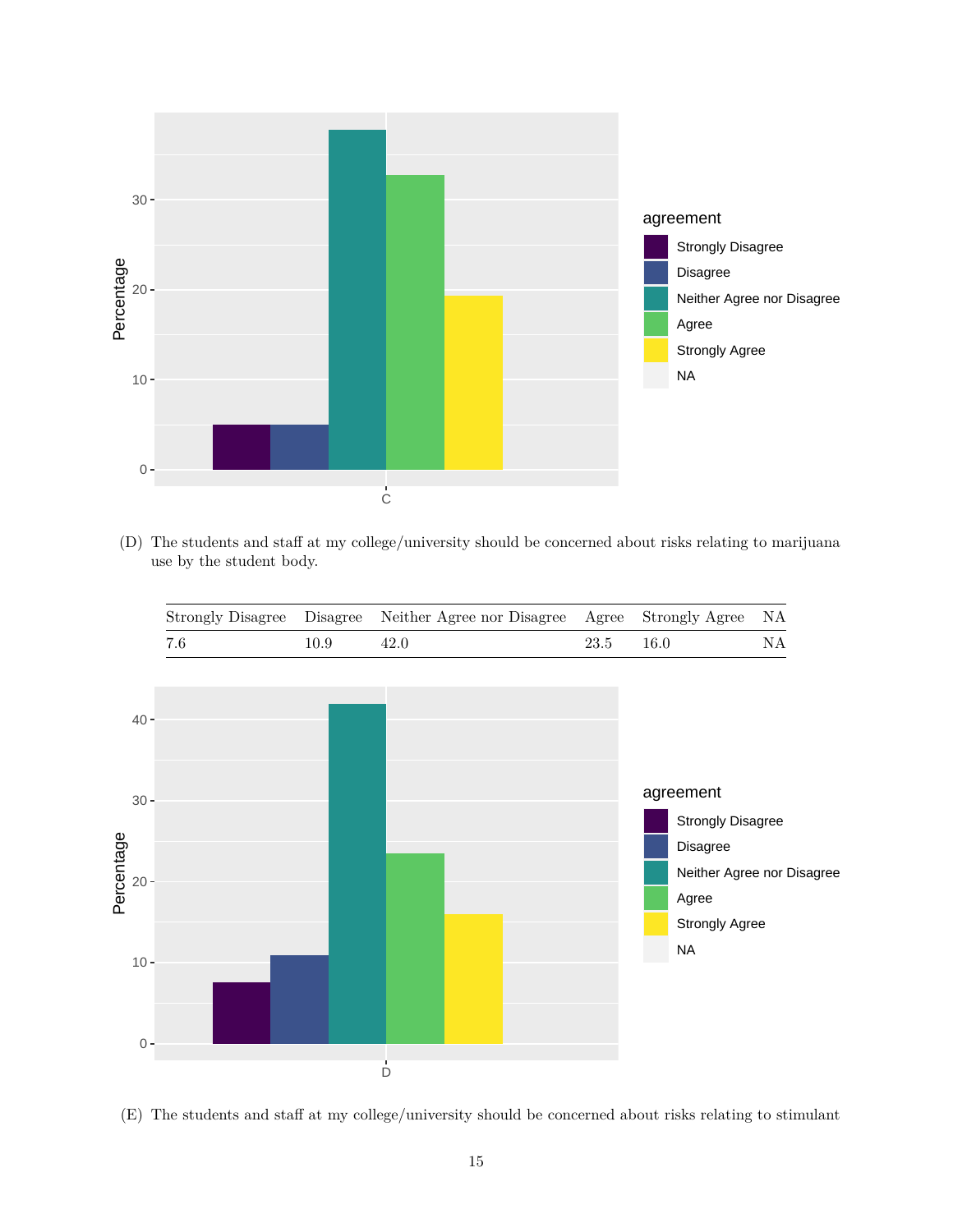use by the student body.



(F) The student community and staff should be concerned about risks relating to opioid use by the student body.

|     | Strongly Disagree Disagree Neither Agree nor Disagree Agree Strongly Agree NA |           |  |
|-----|-------------------------------------------------------------------------------|-----------|--|
| 6.7 | - 32.8                                                                        | 31.9 23.5 |  |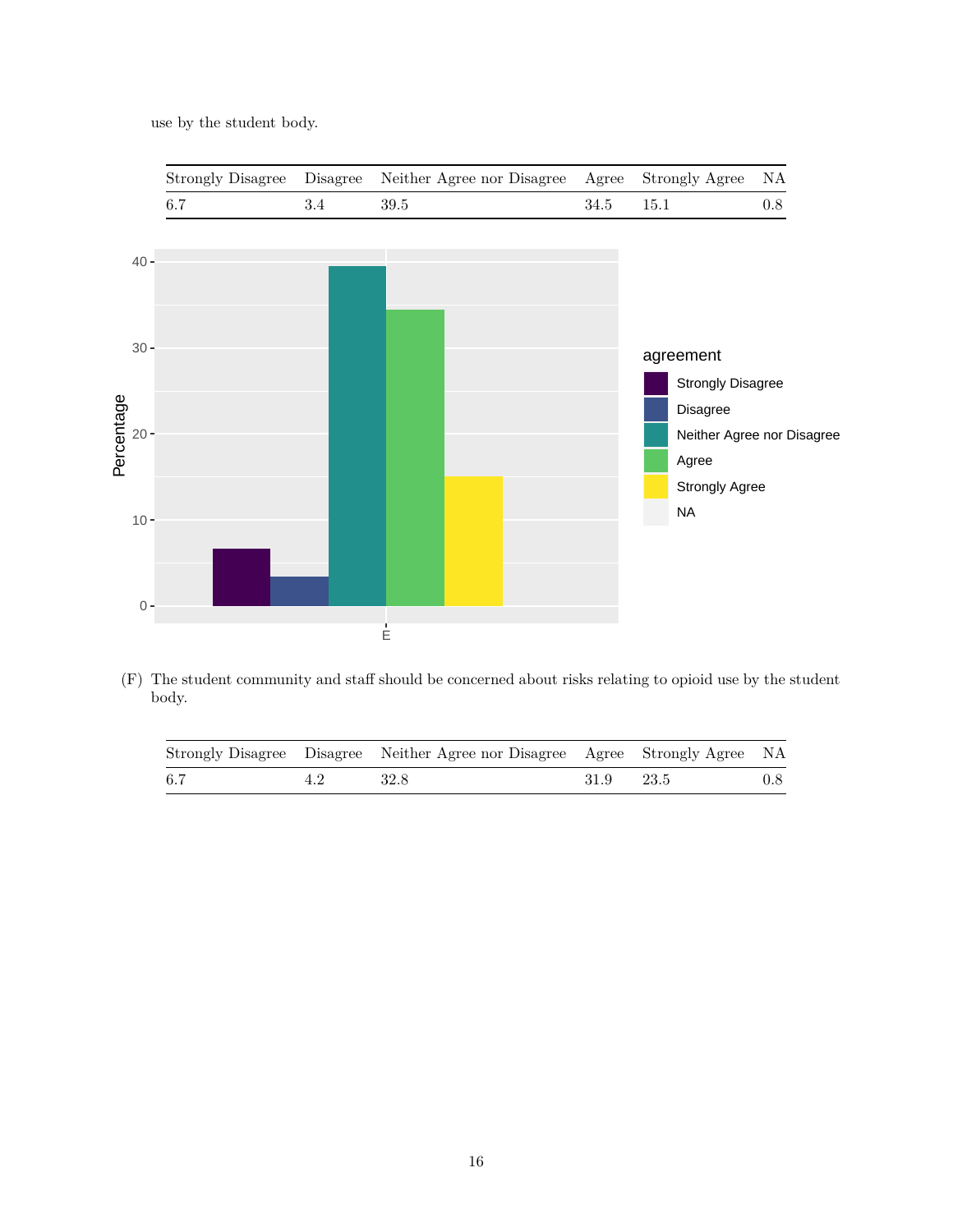

We can also plot all of the answers next to each other.



# <span id="page-17-0"></span>**9 Mental Health**

In this section, we have letters which correspond to the questions "How much are you concerned with the following:"

(A) How much are you concerned with a parent, caregiver, or family member losing their job?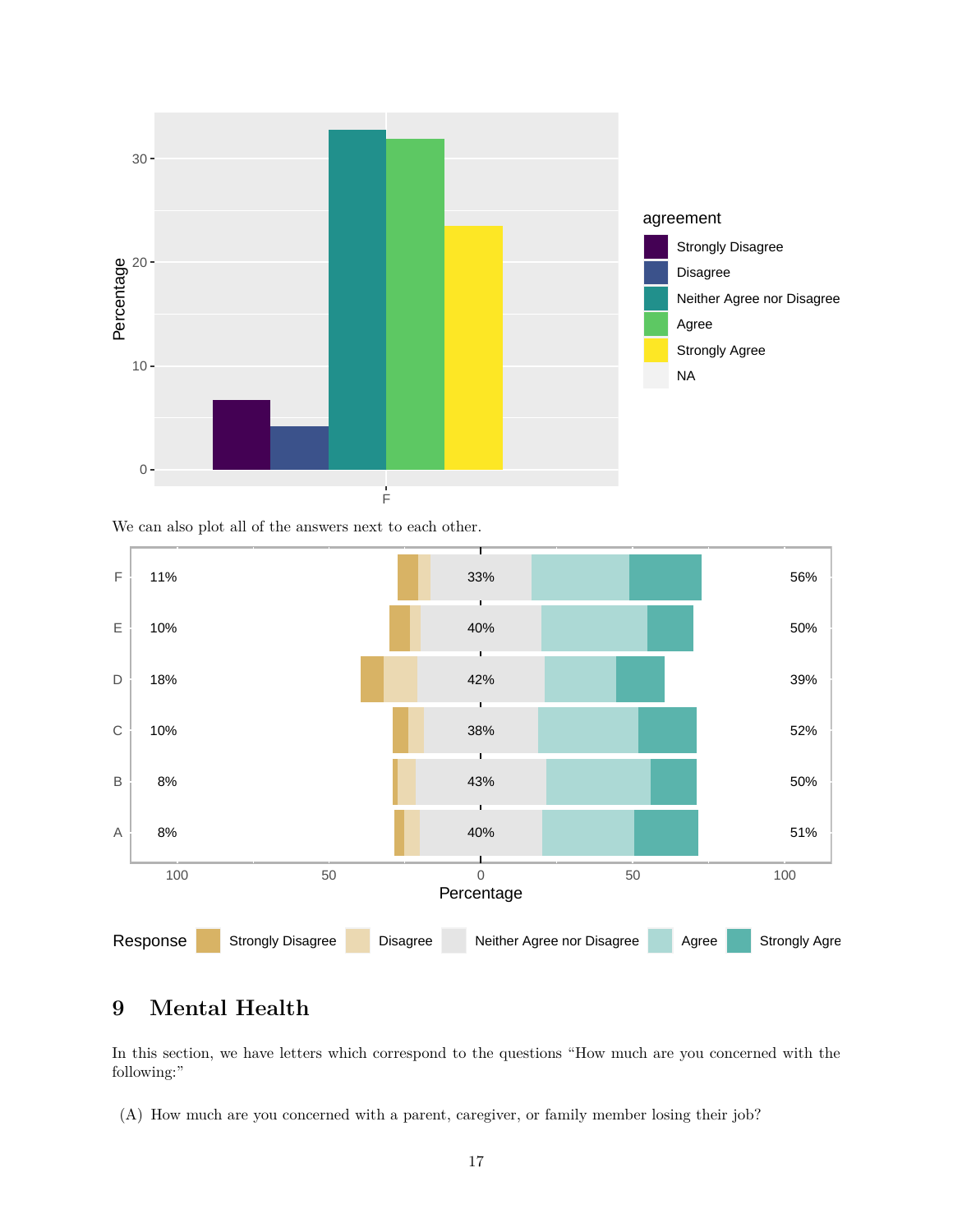

(B) How much are you concerned with falling behind in sports and extracurricular activities?

|     |      | Extremely concerned Very concerned Slightly concerned Moderately concerned Not at all concerned NA |        |     |
|-----|------|----------------------------------------------------------------------------------------------------|--------|-----|
| 6.7 | 21.8 | 22.7                                                                                               | - 35.3 | 0.8 |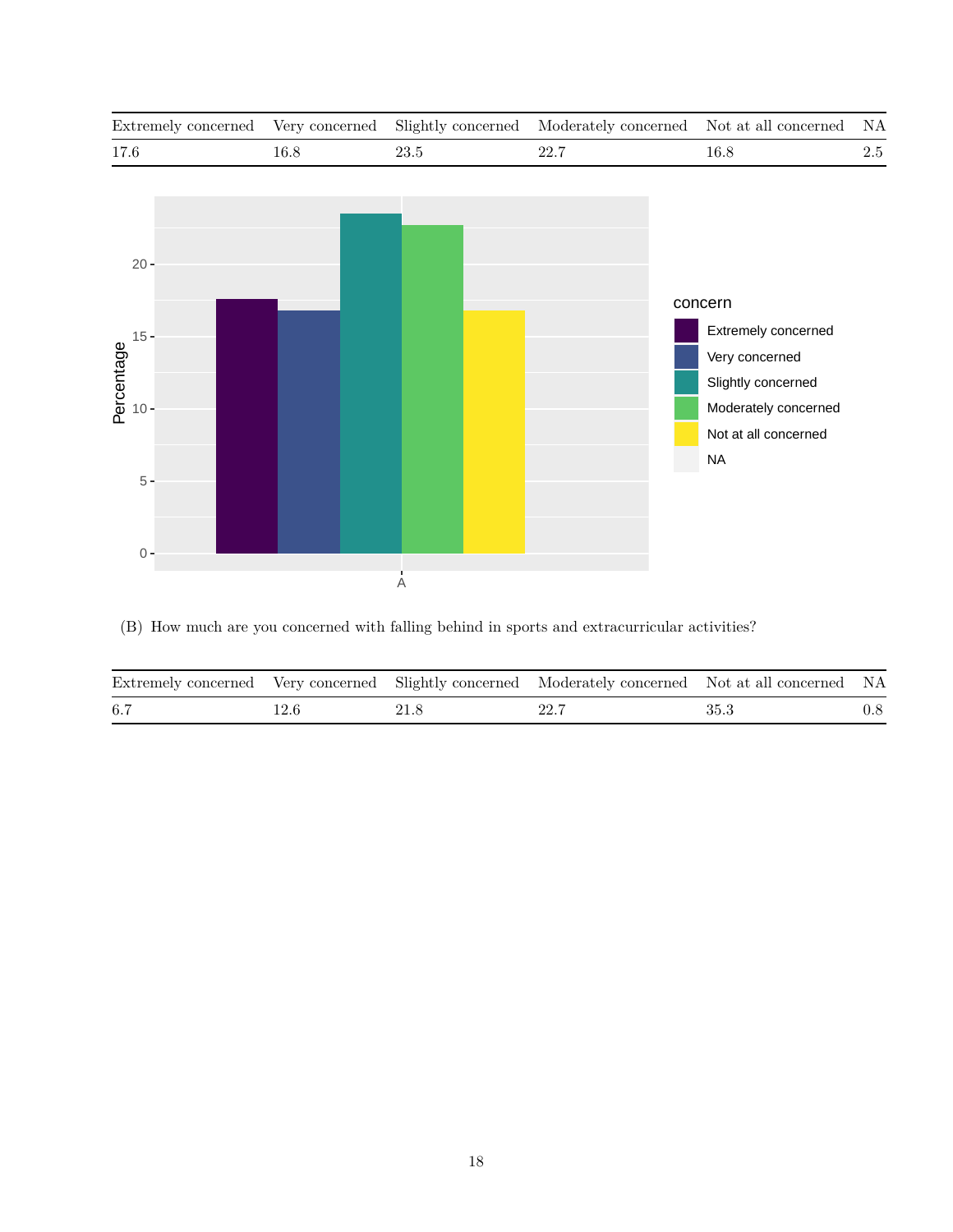

(C) How much are you concerned with falling behind in your academics?



(D) How much are you concerned with having trouble caring for your mental health?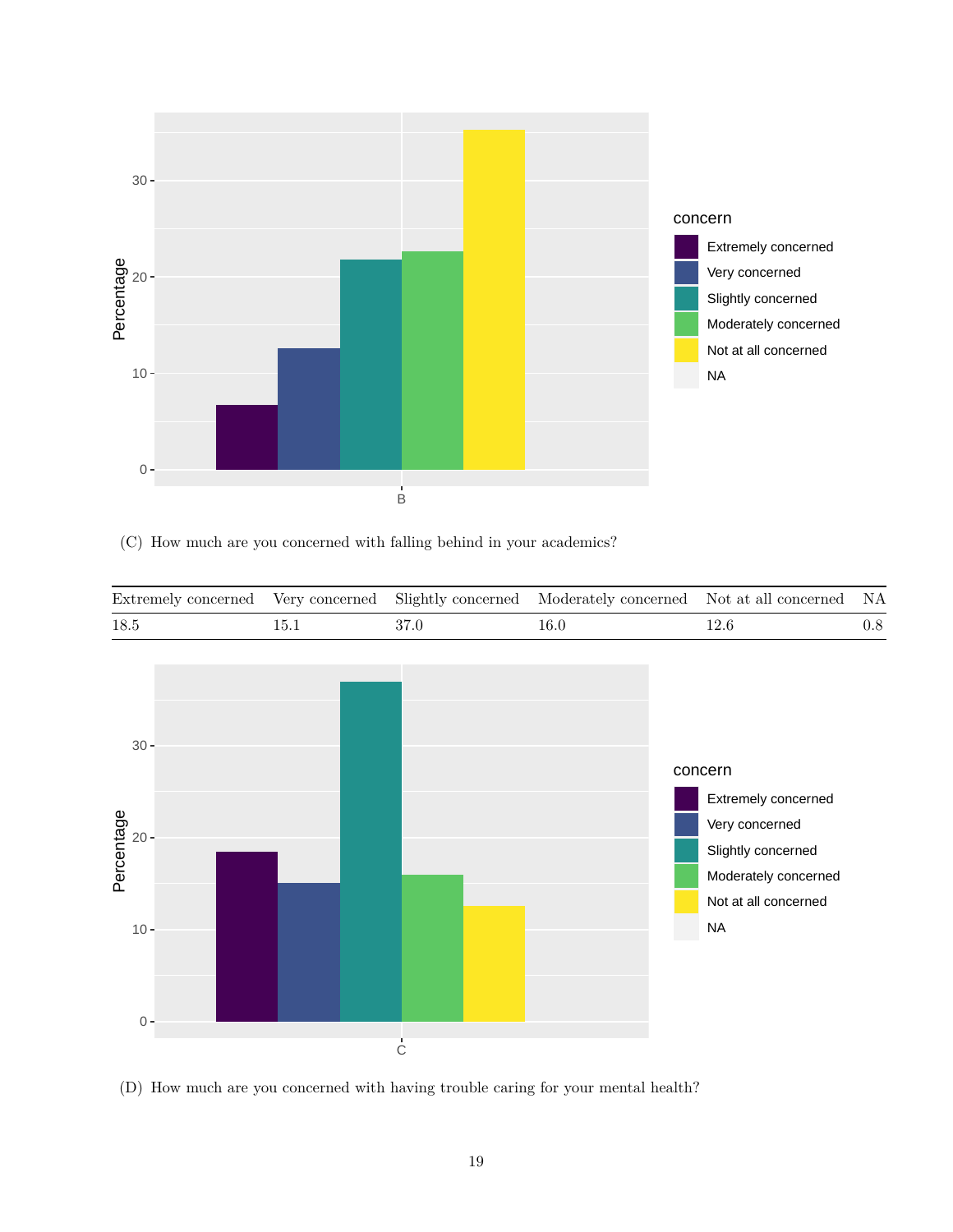

(E) How much are you concerned with having trouble caring for your physical health?

|      |      |      | Extremely concerned Very concerned Slightly concerned Moderately concerned Not at all concerned NA |      |     |
|------|------|------|----------------------------------------------------------------------------------------------------|------|-----|
| 17.6 | 21.8 | 26.9 | 16.8                                                                                               | 16.0 | 0.8 |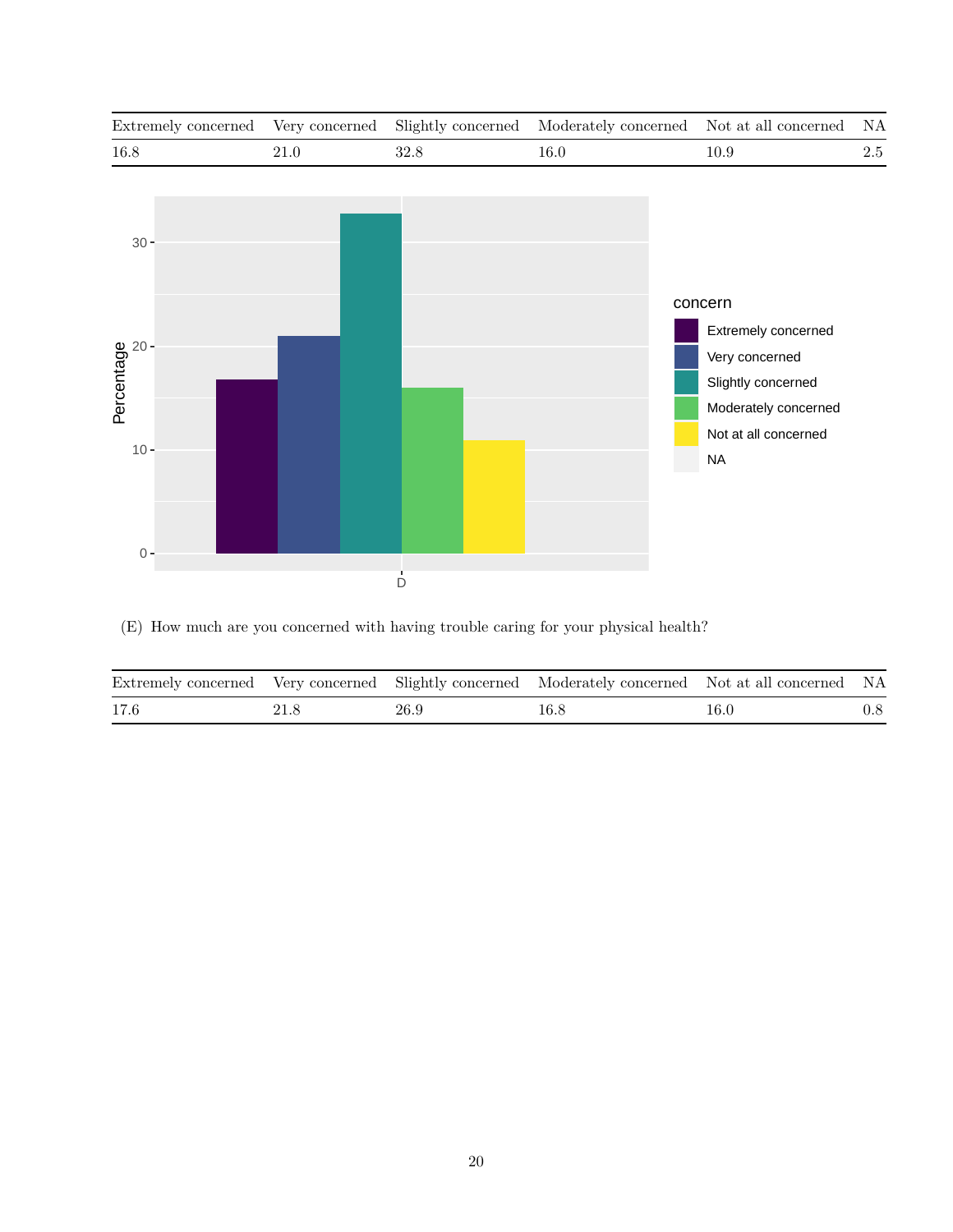

(F) How much are you concerned with how long the pandemic will last?



(G) How much are you concerned with people you care about contracting COVID-19?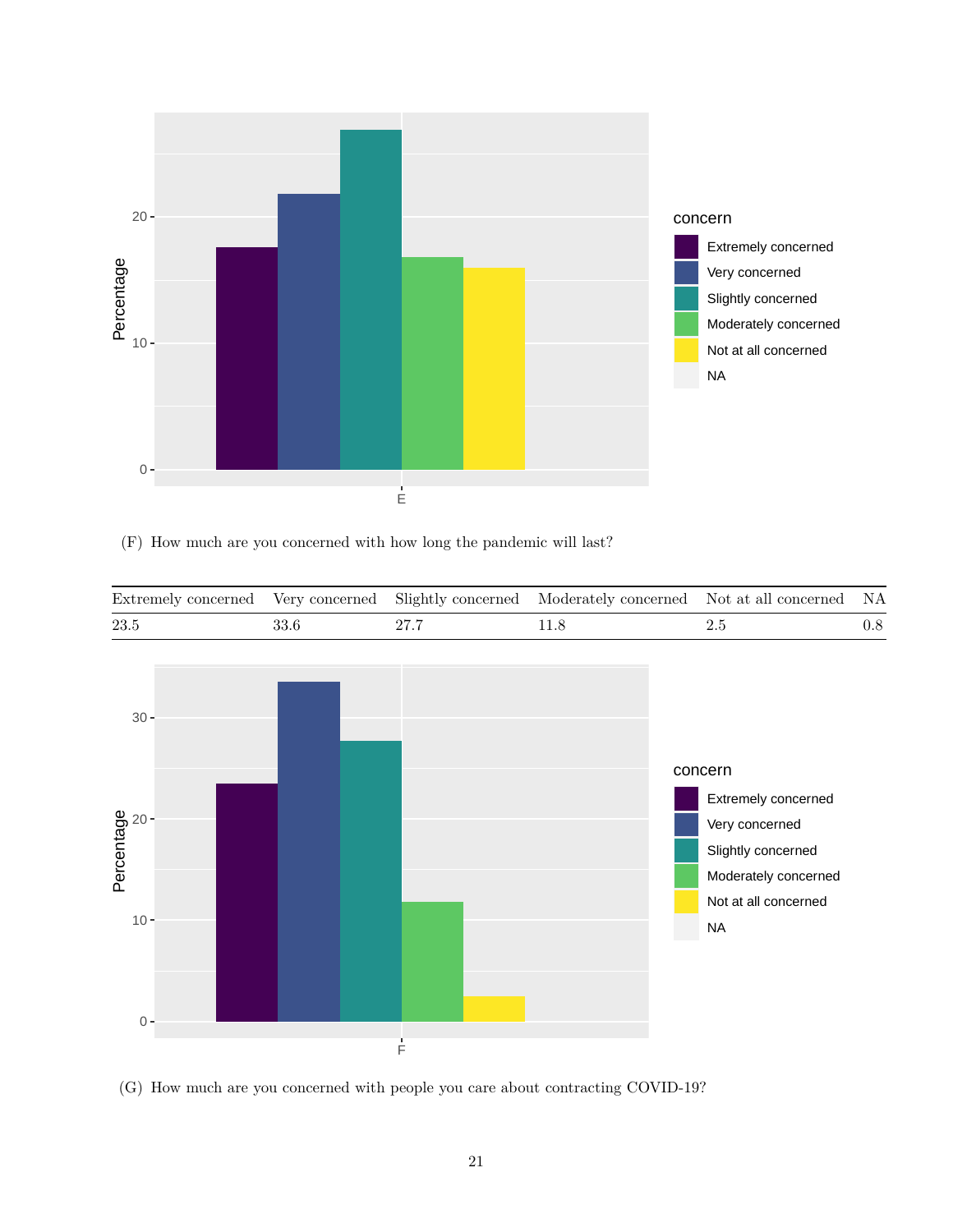

(H) How much are you concerned with preparing emotionally for this school year?

|      |      |        | Extremely concerned Very concerned Slightly concerned Moderately concerned Not at all concerned NA |         |
|------|------|--------|----------------------------------------------------------------------------------------------------|---------|
| 21.8 | 20.2 | - 33.6 | 14.3                                                                                               | $0.8\,$ |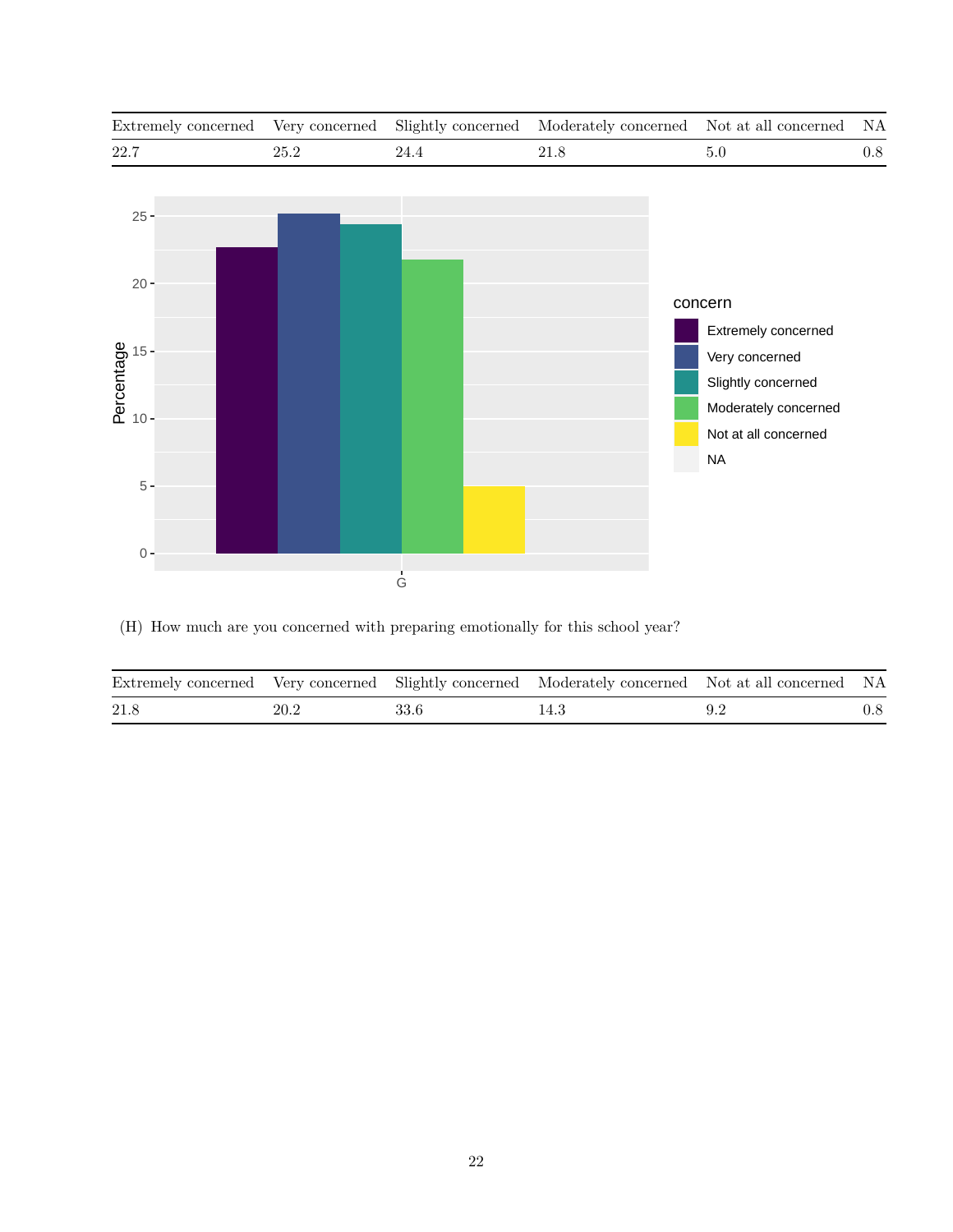

(I) How much are you concerned with racial unrest in this country?



(J) How much are you concerned with your personal sense of safety and security?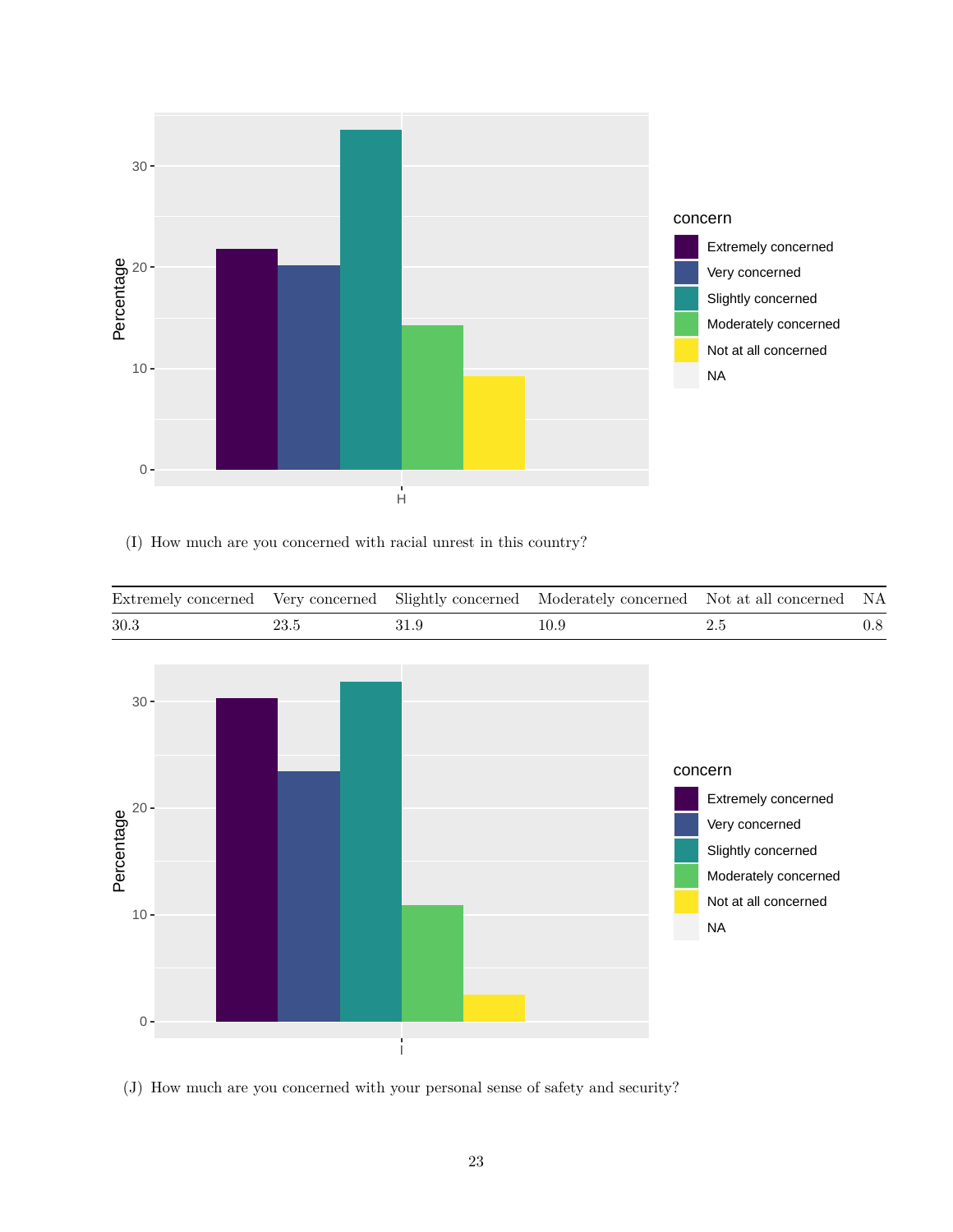

We can also plot all of the answers next to each other.



In this next section, we show student responses to the following questions:

(A) In the PAST 12 MONTHS how often have you felt anxious?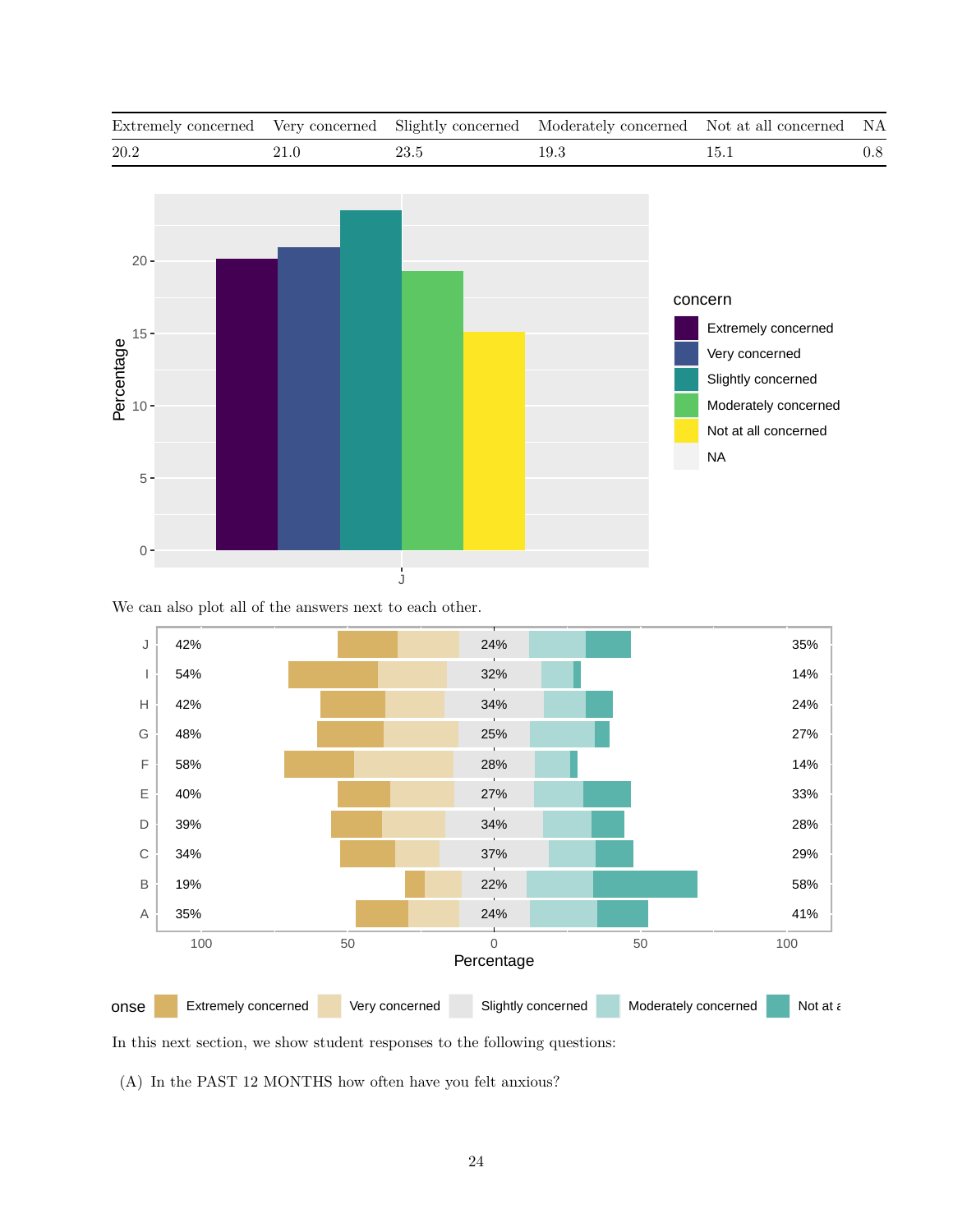

(B) In the PAST 12 MONTHS how often have you felt sad or depressed?

|     |      |      | Extremely concerned Very concerned Slightly concerned Moderately concerned Not at all concerned NA |      |         |
|-----|------|------|----------------------------------------------------------------------------------------------------|------|---------|
| 6.7 | 20.2 | 32.8 | 21.8                                                                                               | 17.6 | $0.8\,$ |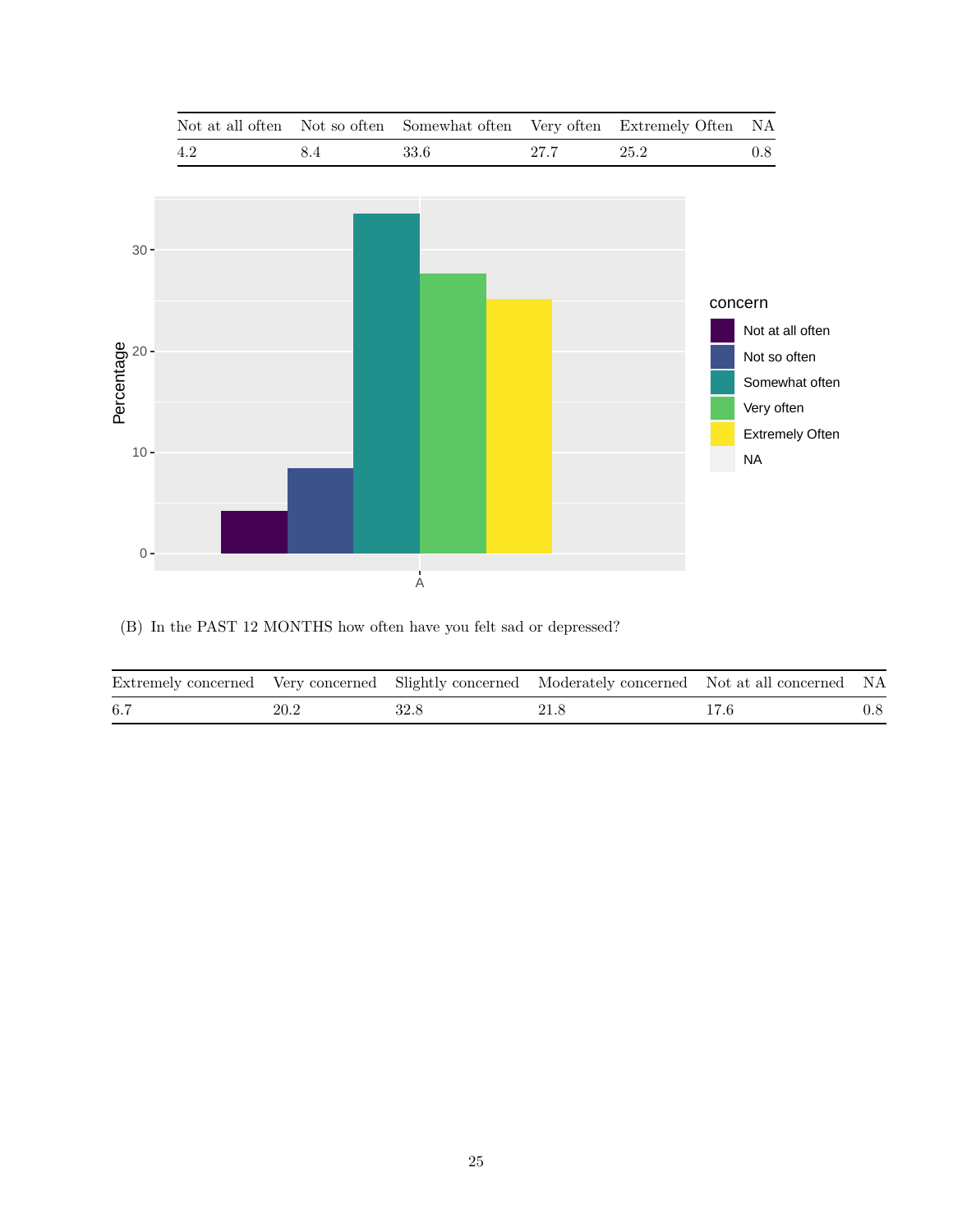

We can also plot all of the answers next to each other.



### <span id="page-26-0"></span>**9.1 Mental health: coping mechanisms**

In the next section, we show student responses to the following question: "What tools, resources, or coping mechanisms are you currently using to care for your emotional health? Yes/No for each items"

(A) What tools, resources, or coping mechanisms are you currently using to care for your emotional health? Adequate exercise (30-60 minutes per day)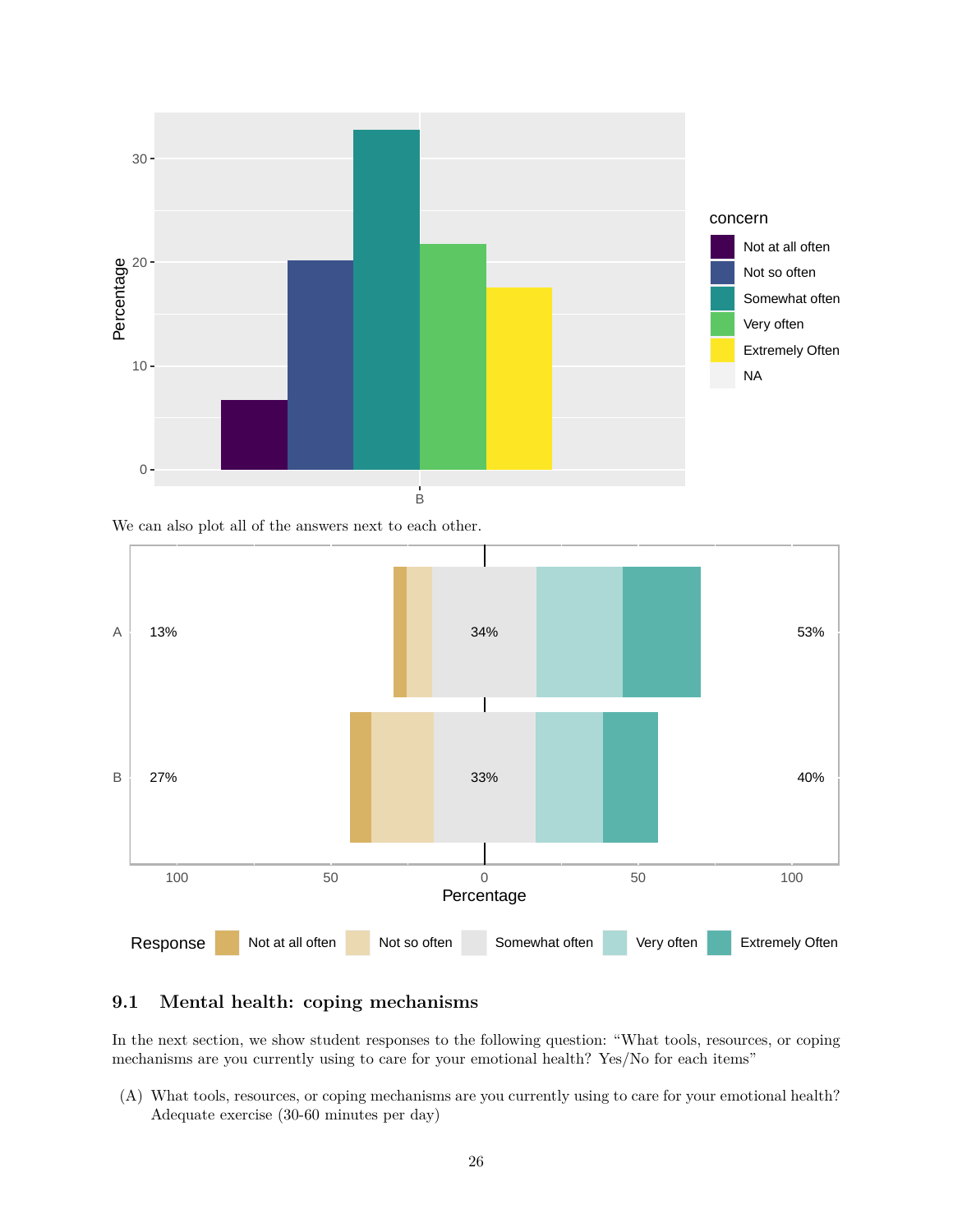| No.  | Yes. | N A    |
|------|------|--------|
| 37.0 | 61.3 | $-1.7$ |



(B) What tools, resources, or coping mechanisms are you currently using to care for your emotional health? Counseling or therapeutic Services

| Nο   | Yes  | ΝA  |
|------|------|-----|
| 52.1 | 47.1 | 0.8 |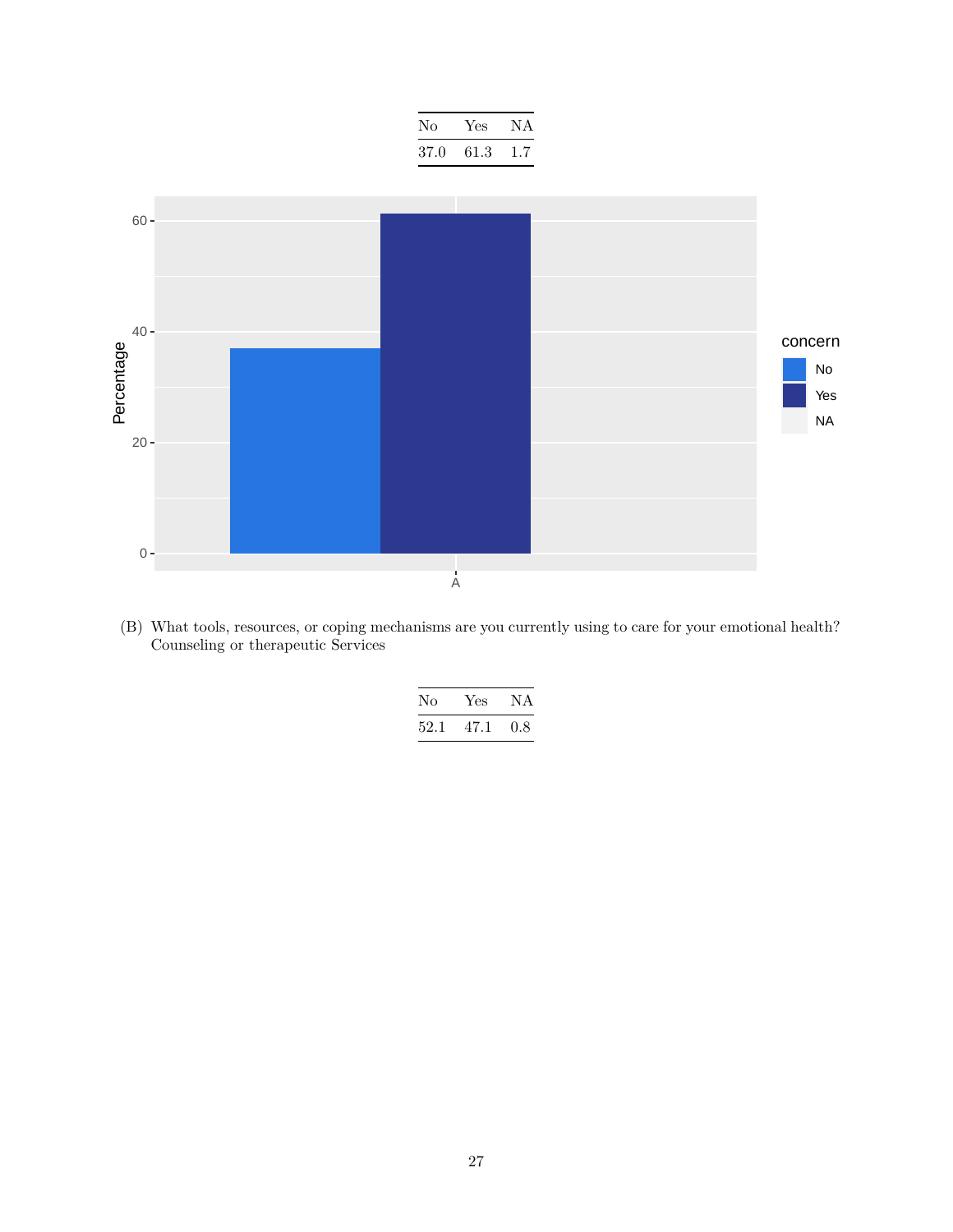

(C) What tools, resources, or coping mechanisms are you currently using to care for your emotional health? Good support system of family



(D) What tools, resources, or coping mechanisms are you currently using to care for your emotional health?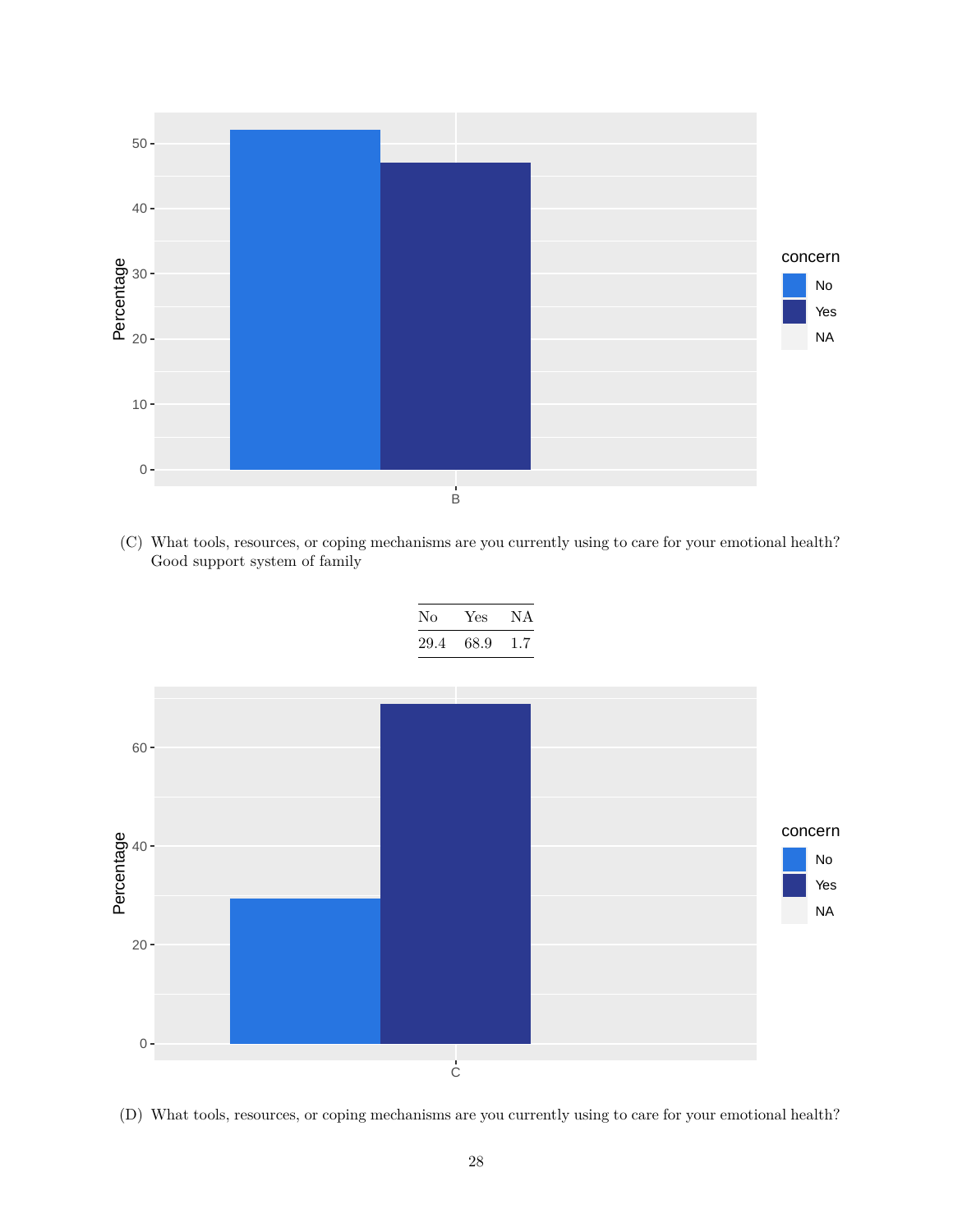### Good support system of friends



(E) What tools, resources, or coping mechanisms are you currently using to care for your emotional health? Participation in school activities

| No   | Yes. | N A |
|------|------|-----|
| 56.3 | 41.2 | 2.5 |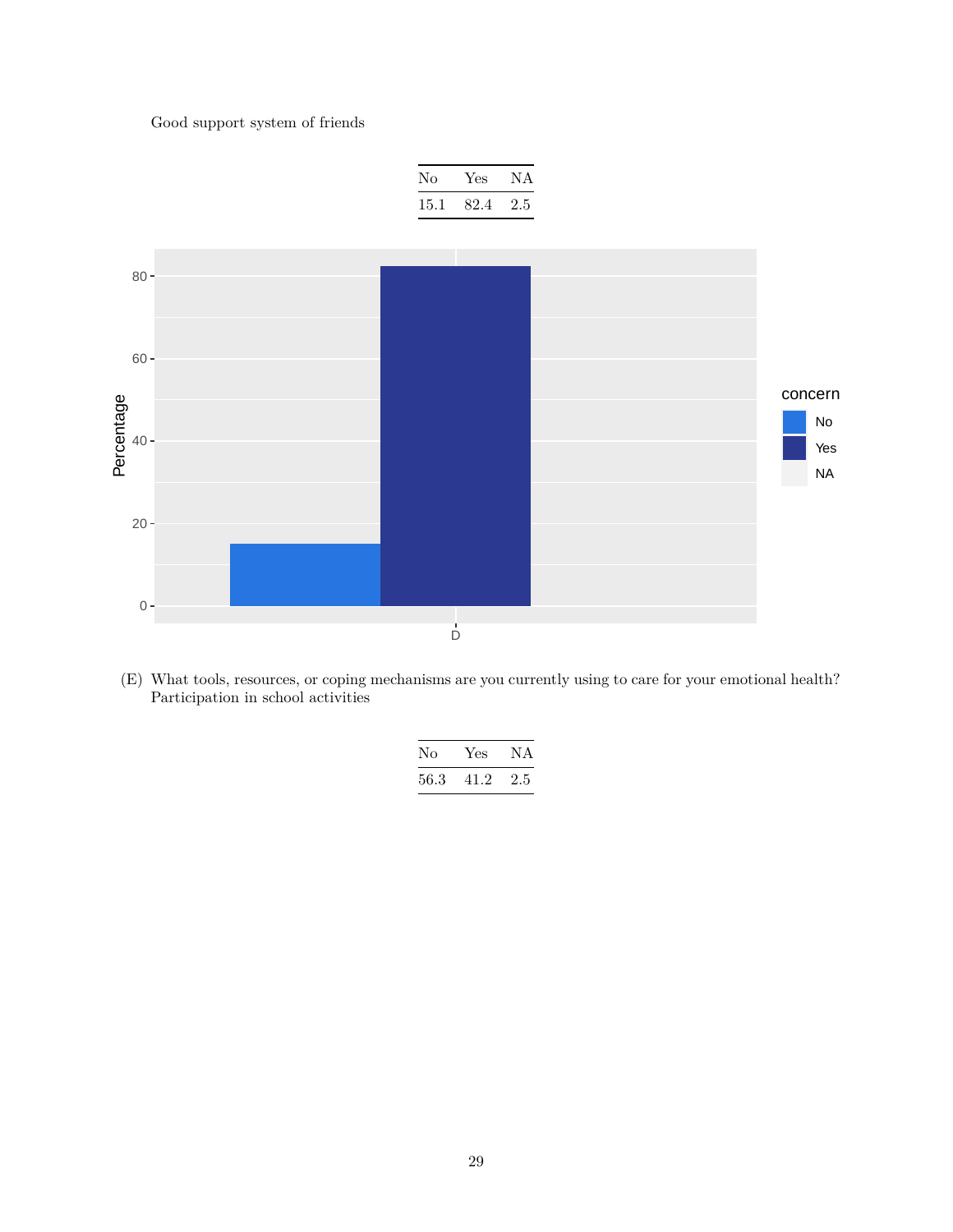

(F) What tools, resources, or coping mechanisms are you currently using to care for your emotional health? Proper nutrition (eating a variety of health foods daily)



(G) What tools, resources, or coping mechanisms are you currently using to care for your emotional health?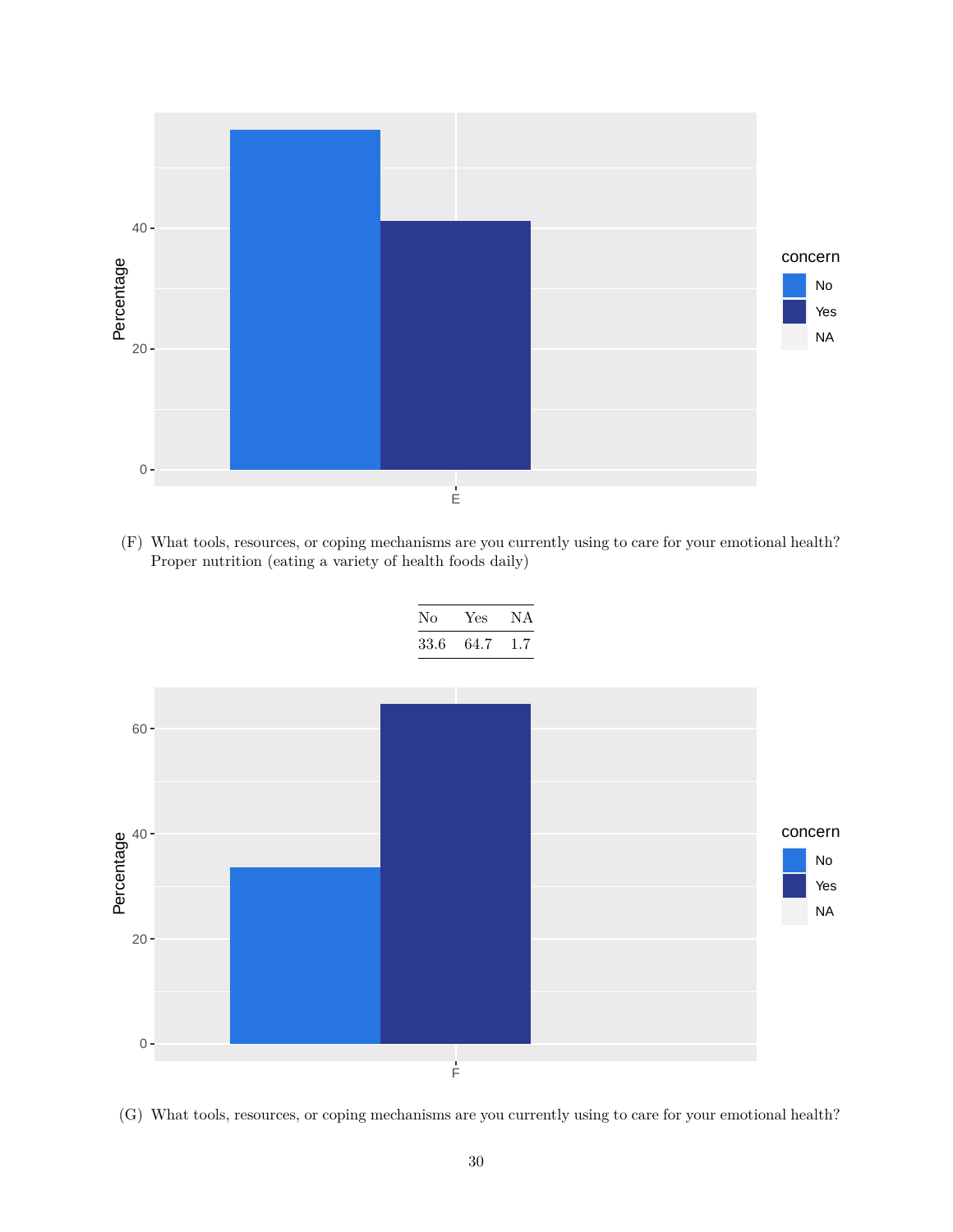Proper sleep (7-9 hours a night)



(H) What tools, resources, or coping mechanisms are you currently using to care for your emotional health? Religion/Spirituality

| Nο   | Yes  | N A     |
|------|------|---------|
| 58.8 | 38.7 | $2.5\,$ |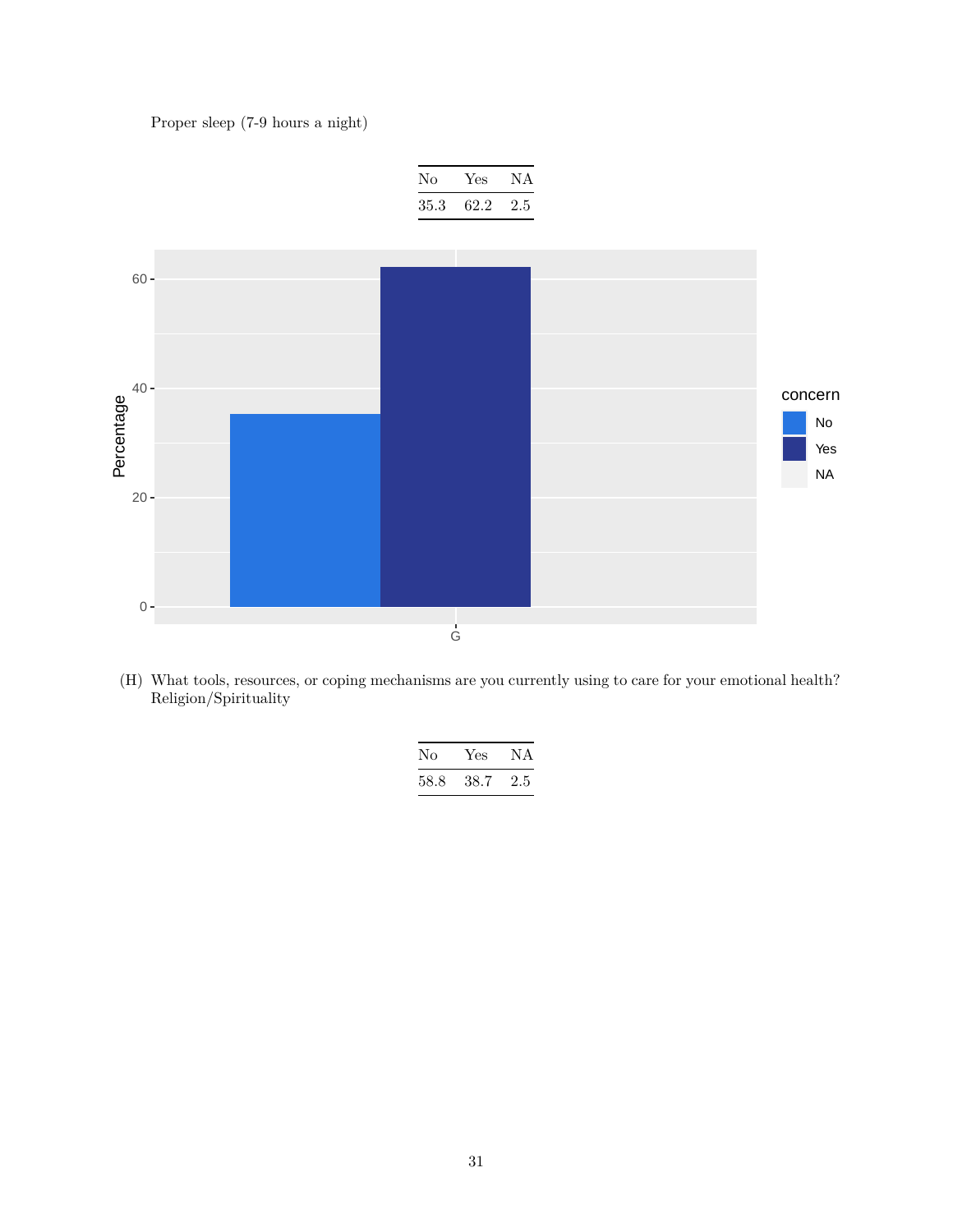

(I) What tools, resources, or coping mechanisms are you currently using to care for your emotional health? Self-injury (self-harm)



(J) What tools, resources, or coping mechanisms are you currently using to care for your emotional health?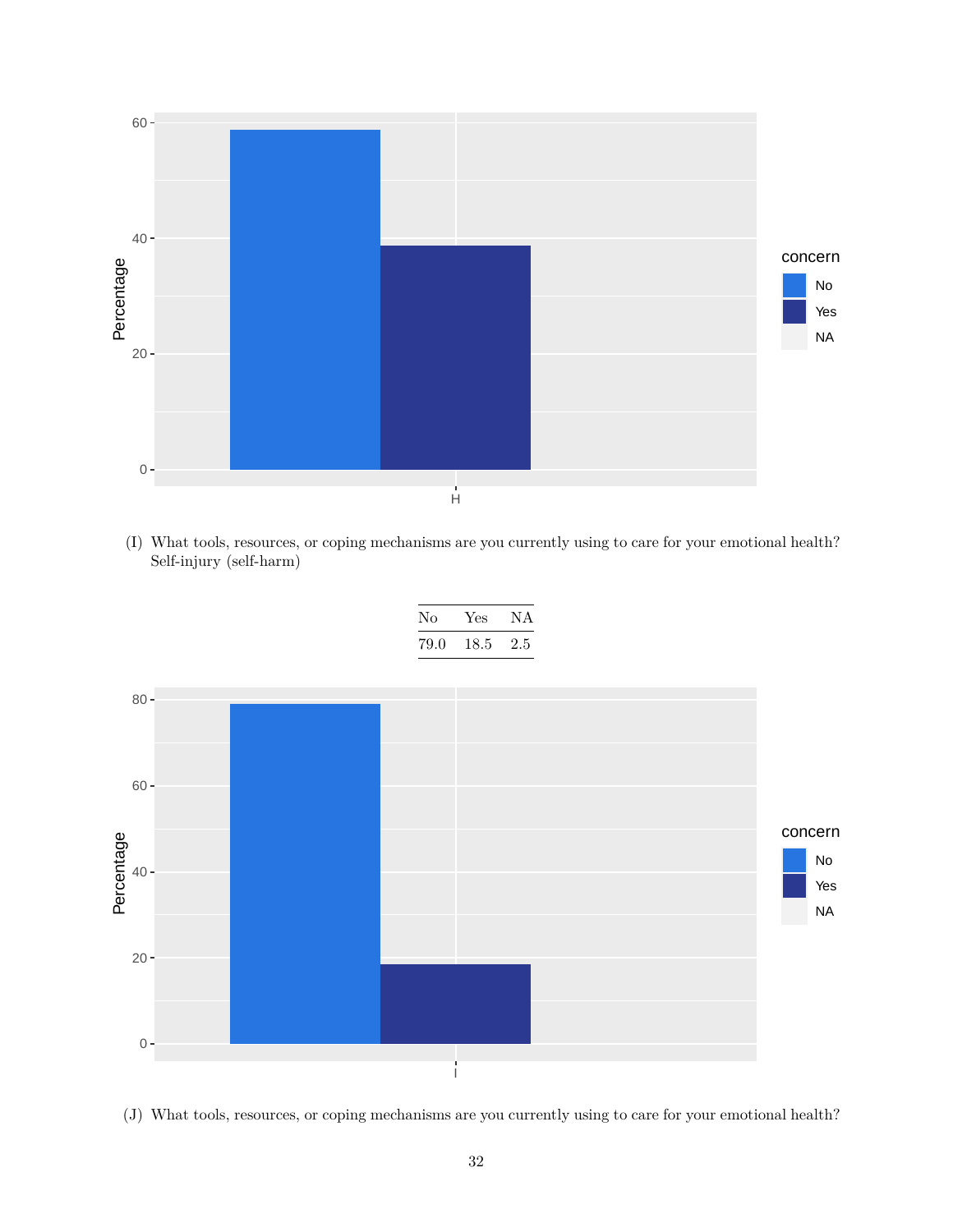Taking medication prescribed to me



(K) What tools, resources, or coping mechanisms are you currently using to care for your emotional health? Taking medication prescribed to someone else

| Nο   | Yes. | N A |
|------|------|-----|
| 68.9 | 28.6 | 2.5 |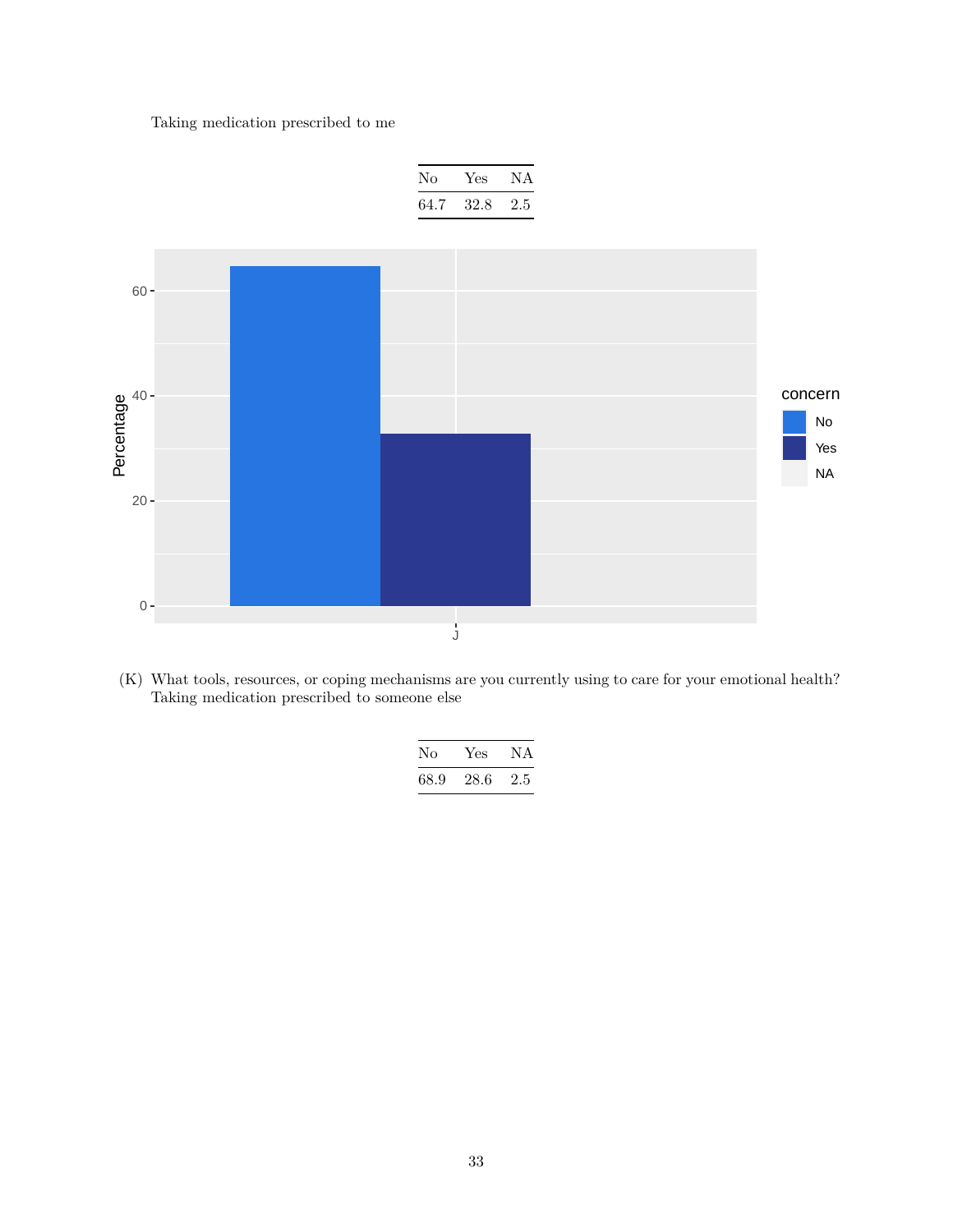

(L) What tools, resources, or coping mechanisms are you currently using to care for your emotional health? Use of substances (alcohol, marijuana, nicotine. . . etc)

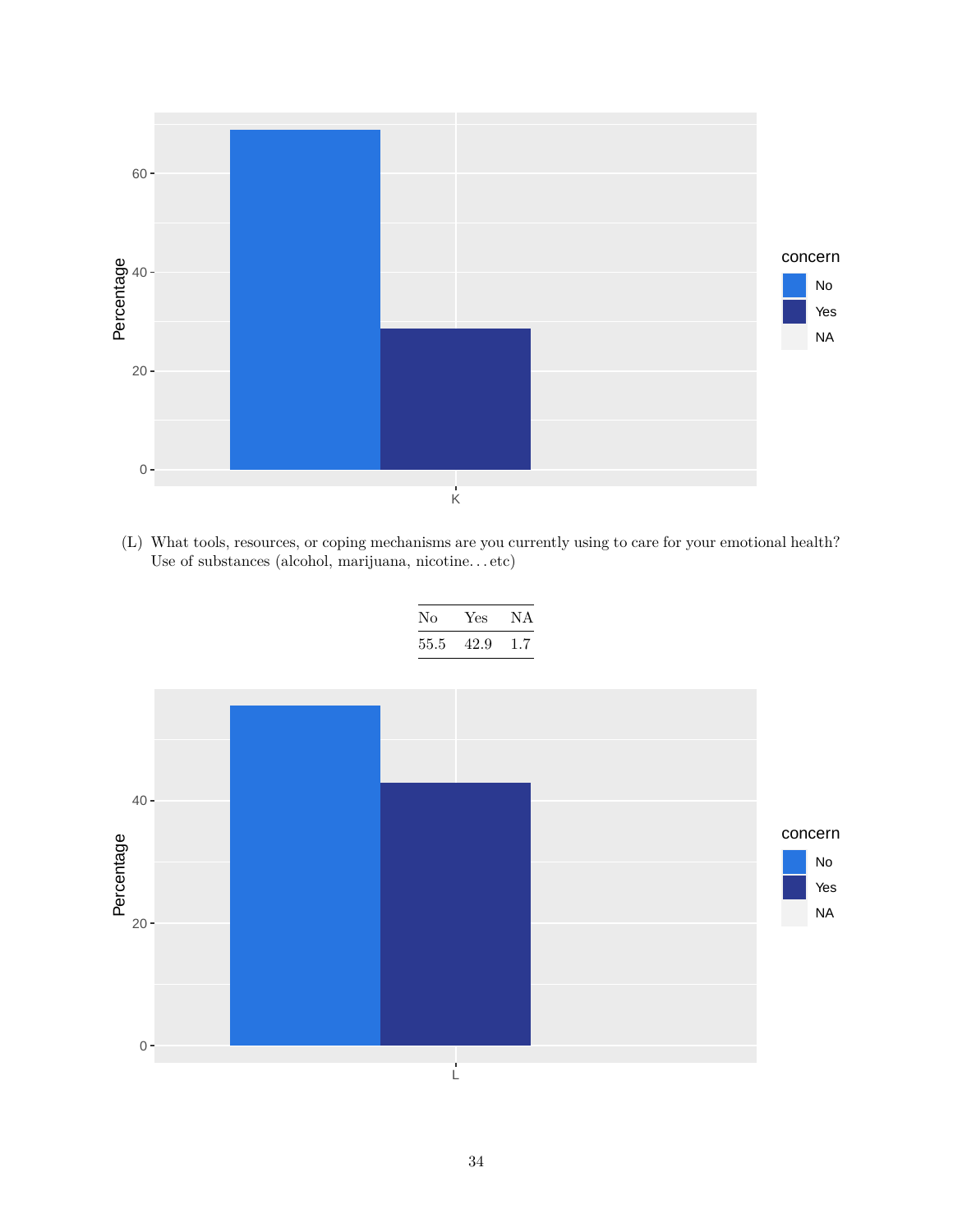#### <span id="page-35-0"></span>**9.2 Mental health and substance abuse: anxiety**

All survey respondents who chose to answer the question "In the PAST 12 MONTHS have you experienced symptoms of anxiety" responded that they had indeed experienced anxiety. We therefore cannot look at the difference in substance use from those who felt anxious versus those who did not.

From this group who responded that they experienced symptoms of anxiety in the last month, this is the proportion who reported using each of the following drugs as a coping mechanism:

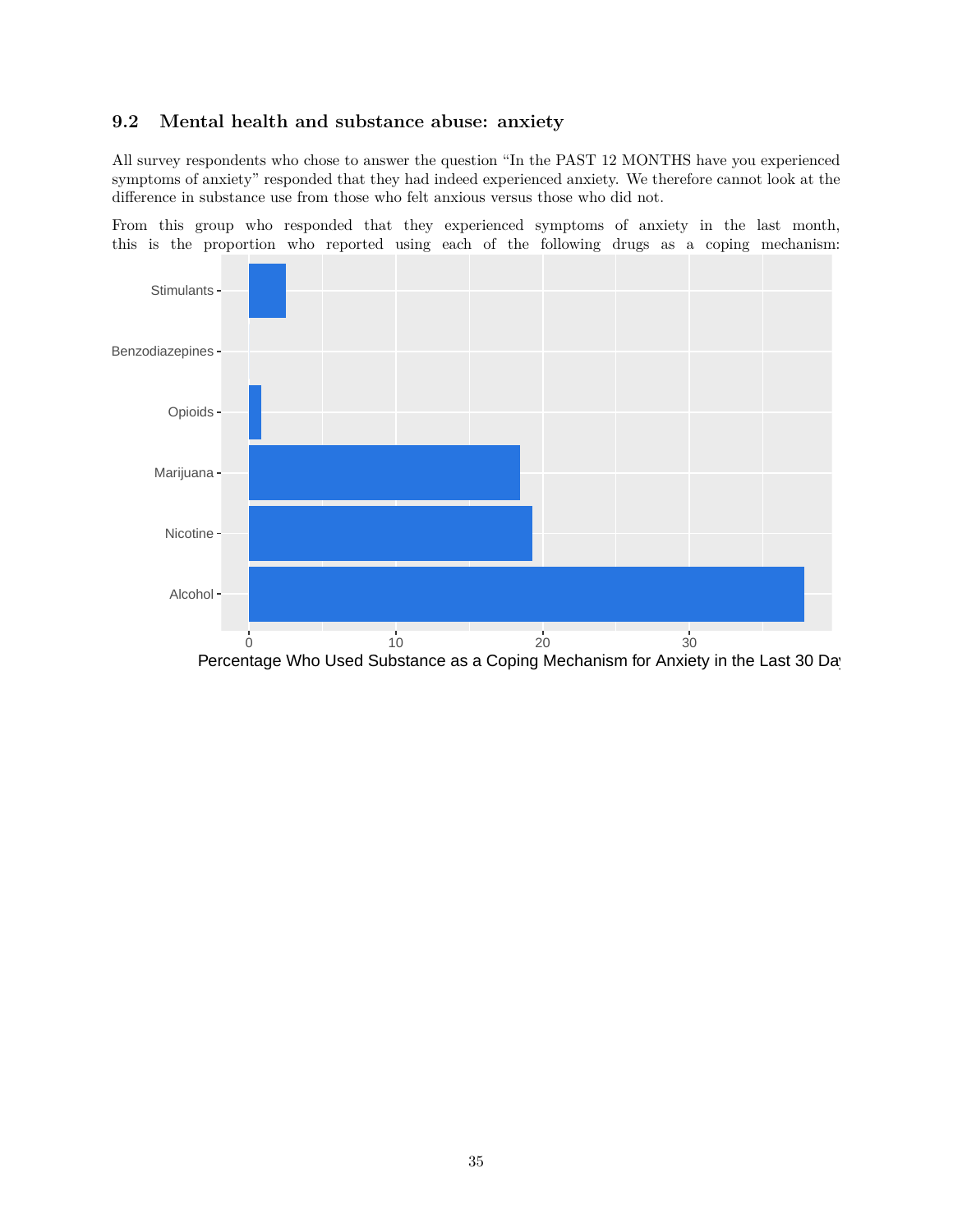

<span id="page-36-0"></span>**9.3 Mental health and substance abuse: depression**

From the group of respondents who reported that they experienced symptoms of depression in the last month, this is the proportion who reported using each of the following drugs as a coping mechanism:

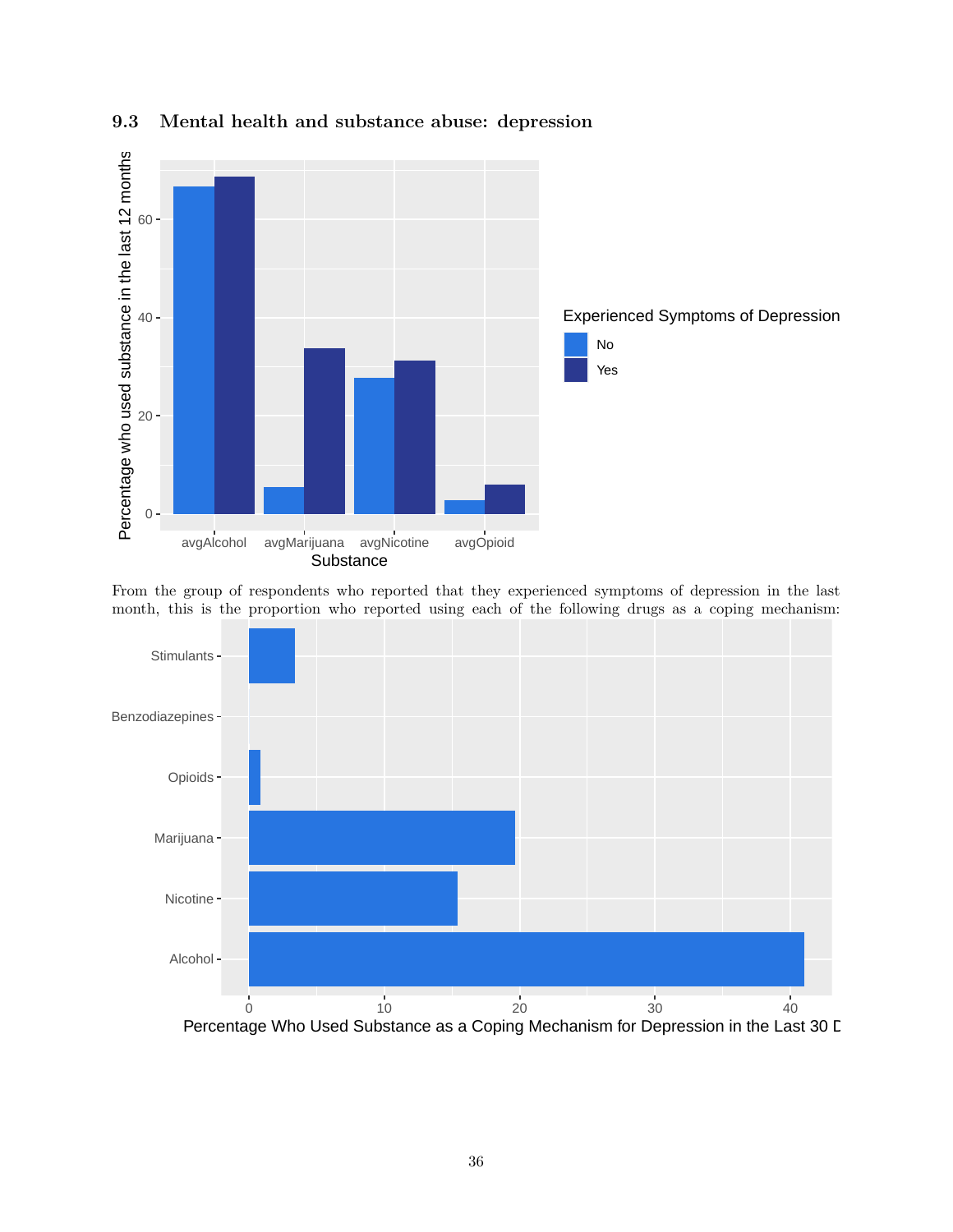#### <span id="page-37-0"></span>**9.4 Mental health: suicidal ideation and self-harm**

During the past 12 months, 62.8% of respondents reported feeling so sad or hopeless almost every day for two or more days in a row that they stopped doing their usual activities.

During the past 12 months 40.2% of respondents reported considering attempting suicide.

Of the 60 respondents who answered this question, 38% reported making a plan about how they would commit suicide.

Respondents reported attempting suicide the following number of times:

| How many times did you attempt suicide in the past 30 days? Number of respondents Percentage |     |      |
|----------------------------------------------------------------------------------------------|-----|------|
| $\Omega$                                                                                     | 101 | 84.9 |
|                                                                                              |     | 7.6  |
| $\overline{2}$                                                                               |     |      |
| $3+$                                                                                         |     |      |

Respondents reported self-harming the following number of times in the past 30 days:

| How many times did you self harm in the past 30 days? Number of respondents Percentage |      |
|----------------------------------------------------------------------------------------|------|
|                                                                                        | 77.3 |
|                                                                                        | 10.9 |
|                                                                                        | 7.6  |
|                                                                                        |      |

#### <span id="page-37-1"></span>**9.5 Mental health: COVID-19**

Respondents reported their mental health after the pandemic compared to before the pandemic was as follows:

| Emotional health compared to before COVID-19 Number of respondents Percentage |    |      |
|-------------------------------------------------------------------------------|----|------|
| About the same                                                                | 30 | 25.2 |
| Far worse than before                                                         | 22 | 18.5 |
| Much better than before                                                       | 3  | 2.5  |
| Somewhat better than before                                                   | 6  | 5.0  |
| Somewhat worse than before                                                    | 57 | 47.9 |
| ΝA                                                                            |    | 0.8  |

#### <span id="page-37-2"></span>**9.6 Mental health: barriers to accessing support services**

What reasons would affect your decision to access treatment for mental health or drug and alcohol needs?

(A) Cost

(B) Time

- (C) Reliable transportation
- (D) Concerns about stigma
- (E) Concerns about disciplinary actions from my college/university